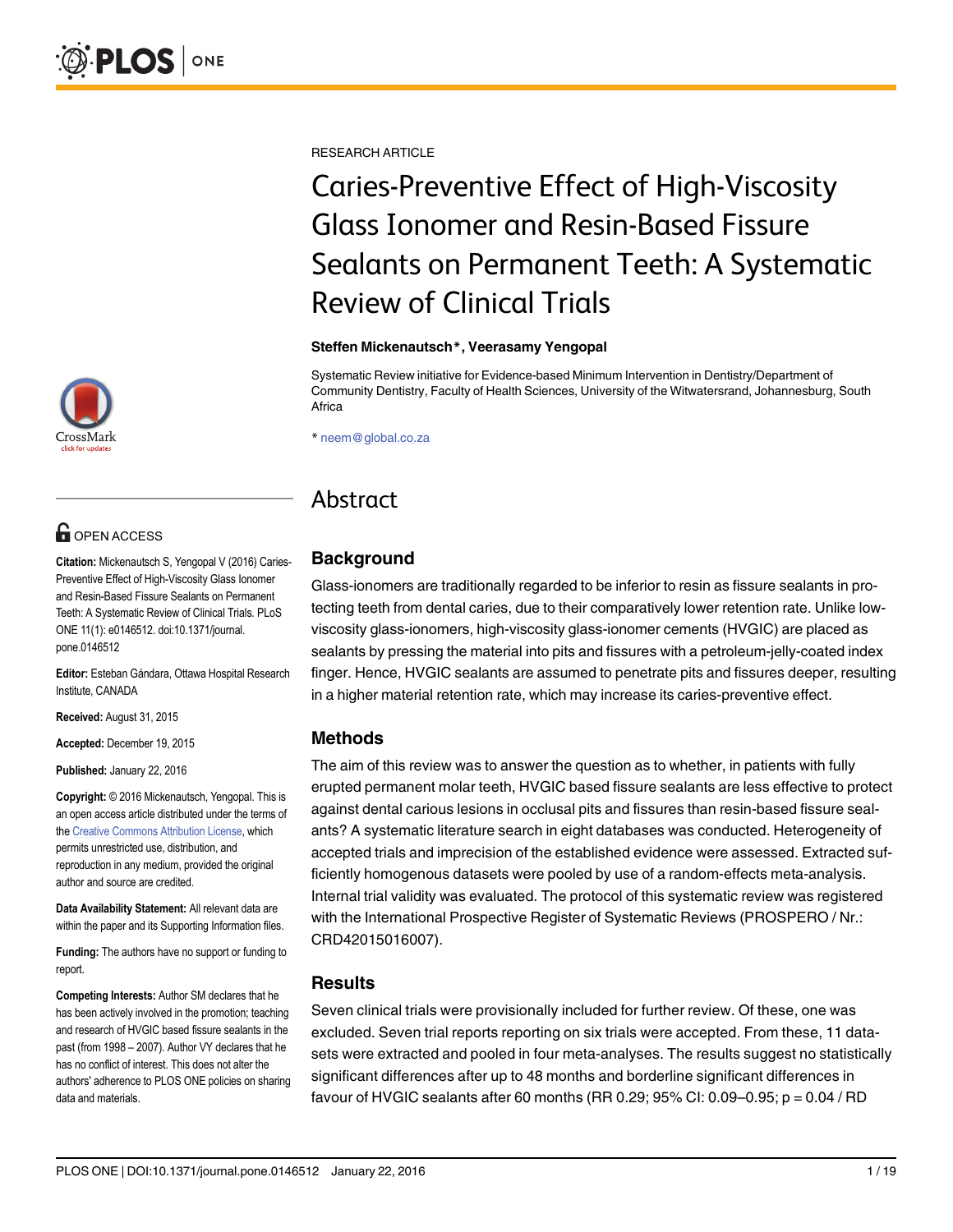<span id="page-1-0"></span>-0.07; 95% CI: -0.14, -0.01). The point estimates and upper confidence levels after 24, 36, 48 and 60 months of RR 1.36; RR 0.90; RR 0.62; RR 0.29 and 2.78; 1.67; 1.21; 0.95, respectively, further suggest a chronological trend in favour of HVGIC above resin-based sealants. The internal trial validity was judged to be low and the bias risk high for all trials. Imprecision of results was considered too high for clinical guidance.

## Conclusion

It can be concluded that: (i) Inferiority claims against HVGIC in comparison to resin-based sealants as current gold-standard are not supported by the clinical evidence; (ii) The clinical evidence suggests similar caries-preventive efficacy of HVGIC and resin-based sealants after a period of 48 months in permanent molar teeth but remains challenged by high bias risk; (iii) Evidence concerning a possible superiority of HVGIC above resin-based sealants after 60 months is poor (even if the high bias risk is disregarded) due to imprecision and requires corroboration through future research.

## Introduction

Several reports have established the clinical efficacy  $[1-3]$  $[1-3]$  $[1-3]$  and cost-effectiveness  $[4,5]$  $[4,5]$  of sealants in reducing carious lesions in occlusion pits and fissures of molar teeth. Traditionally, resin composite has been placed as the most commonly used sealant material [[6](#page-16-0)–[9\]](#page-16-0). The effect of this material relies on its micro-retention, due to created enamel tags after acid etching. However, resin composite is moisture-sensitive and under wet conditions Glass Ionomer Cement (GIC) may be used as an alternative based on its hydrophilic characteristics [[10](#page-16-0)].

Yengopal et al. conducted a systematic review of clinical trials with meta-analysis (cut-off search date: 15 January 2008) in order to appraise the clinical evidence regarding the cariespreventive effect of GIC sealants in comparison to resin composite. Its result showed that neither material was superior the other for the outcomes investigated  $[11]$  $[11]$ . Three years later, this systematic review was updated with its outcome being in agreement with that of the original systematic review [\[12\]](#page-17-0) and another study established in April/May 2012 that the conclusions of the systematic review were still current [[13](#page-17-0)].

In the previous systematic reviews and its subsequent updates no distinction was made between low- and high-viscosity GIC (HVGIC) for use as fissure sealant when compared to resin-based sealants (the current gold standard). In the past, HVGIC (as opposed to the most commonly studied low-viscosity GICs) have been applied as sealant material within the context of the atraumatic restorative treatment (ART) approach [[14](#page-17-0)]. Initial observations showed a higher retention rate than low-viscosity GIC based sealants, particularly when placed using the press-finger technique. In addition, low carious lesion development on HVGIC sealed teeth and no operator effect were reported  $[14]$ .

Defining HVGICs based on the material's powder/liquid ratio or compressive strength has proven to be difficult because in-vitro findings using these variables have shown conflicting results [\[15](#page-17-0)]. However, a clinical distinction between low and high-viscosity conventional GICs, has been possible, as published studies have shown that high-viscosity GICs, when used as tooth restorations (such as Ketac Molar and Fuji IX), appear to have similar clinical merit as amalgam, whilst low-viscosity GICs were shown to be clearly inferior [\[16](#page-17-0)]. HVGICs when used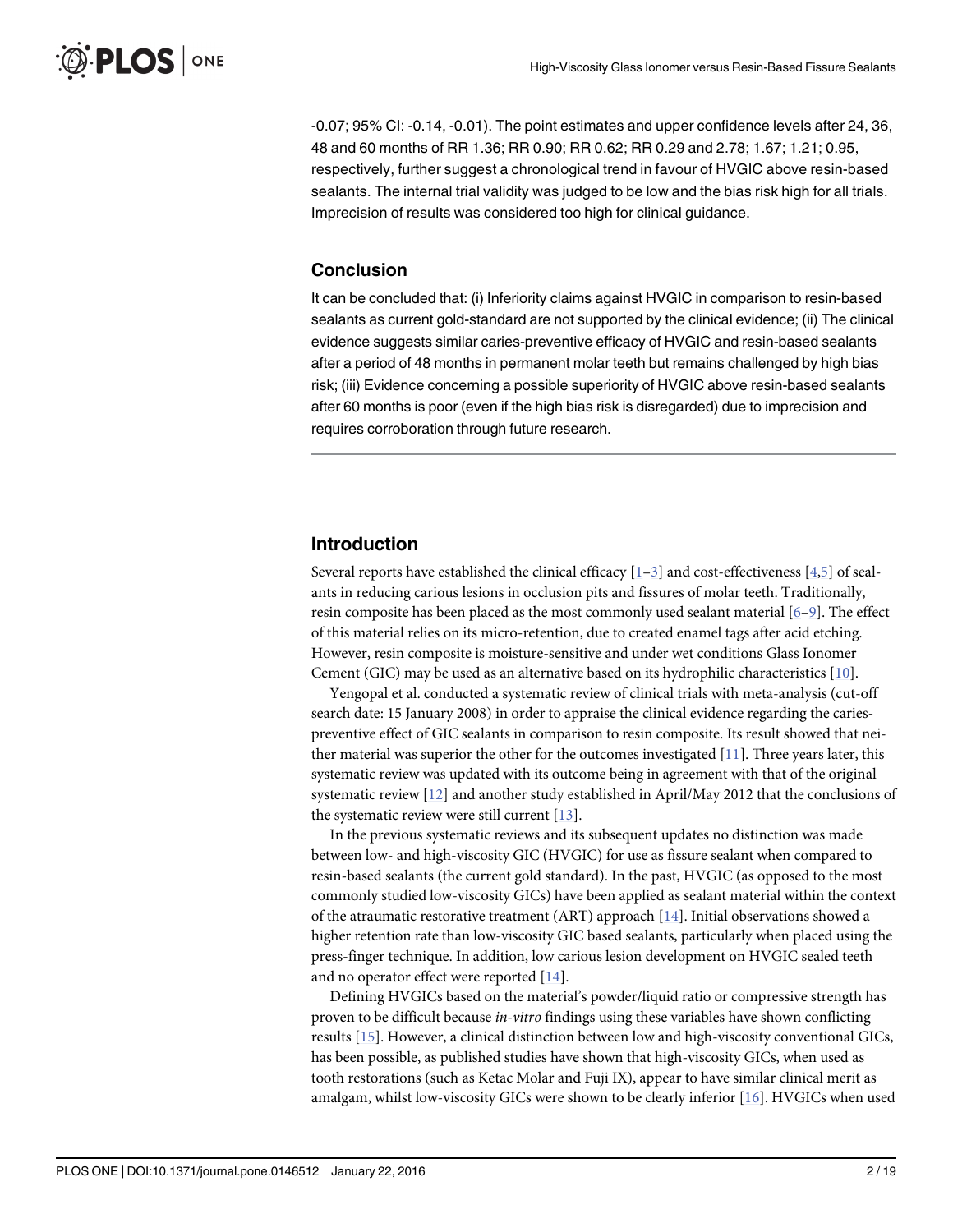<span id="page-2-0"></span>as sealants are ideally placed following the recommendations by Frencken et al., 1996 in line with the atraumatic restorative treatment (ART) approach  $[17]$ .

The caries preventive effect of GICs has been ascribed to its adhesion due to calcium bonds [\[18](#page-17-0)] and its ability to leach fluoride into the oral cavity [[19](#page-17-0)]. As GIC sealants fracture cohesively some parts may remain deep in the pits and fissures and thus may continue to offer dental caries prevention. In addition to these characteristics, common to both, low- and high-viscosity GICs, HVGICs when placed using the press-finger technique, may penetrate pits and fissures deeper, resulting in a higher material retention rate compared to low-viscosity GICs which thus may further contribute to its superior caries-preventive effect in molar teeth.

In contrast to past systematic review findings  $[11–13]$  $[11–13]$  $[11–13]$  $[11–13]$  $[11–13]$ , GICs are traditionally regarded as inferior to resin as fissure sealants. Simonsen stated in 2002 that glass-ionomer sealants have failed "miserably" in comparison to resin-based sealants, showing very poor retention and added that even if they inhibit caries for longer time periods, this would not compensate for the poor retentive properties of the material [[8](#page-16-0)]. Locker et al. (2003) concurred that while autopolymerizing sealants and visible light curing sealants have high retention rates, GICs have lower retention rates [\[1](#page-16-0)] and Kühnisch et al. concluded in 2012 that because of their lower retention rates than conventional resin-based sealants, GIC's cannot be recommended for routine clinical use in dental practice  $[9]$  $[9]$ .

This systematic review seeks to answer the PICO question (representing: Patient, Intervention, Control intervention and clinical measured Outcome) as to whether, in patients with fully erupted permanent molar teeth, high-viscosity glass-ionomer based fissure sealants are less effective to protect against dental carious lesions in occlusal dental pits and fissures than resinbased fissure sealants.

### Methods

The protocol of this systematic review has been registered with the International Prospective Register of Systematic Reviews (PROSPERO / Nr.: CRD42015016007) and was published in an open access journal [[20](#page-17-0)].

## Systematic Literature Search

Both authors searched the following electronic databases independently: (1) General international databases: CENTRAL accessed via Cochrane Library, MEDLINE accessed via PubMed; (2) Open access sources: Biomed Central, Database of Open Access Journals (DOAJ); (3) Regional databases: [a] Africa: Sabinet, [b] India: IndMed; (4) Grey-Literature sources: Open-SIGLE, Google Scholar. Reference check of all included trial reports, as well as additional journal hand searching was conducted. The details of the search strategy, including search terms and search dates per database are presented in Section A in [S1 File](#page-16-0). Citations were eligible for possible inclusion if in line with the following criteria:

- 1. Clinical trials (trials on animals, in-situ, in-vitro trials not included);
- 2. Controlled trials: including control- and test group(s) (1-arm longitudinal trials not included);
- 3. Trial focus relevant to review question;
- 4. Prospective trials (retrospective trials not included);
- 5. Full trial reports (abstracts without full reports not included);
- 6. Follow-up period minimum 24 months;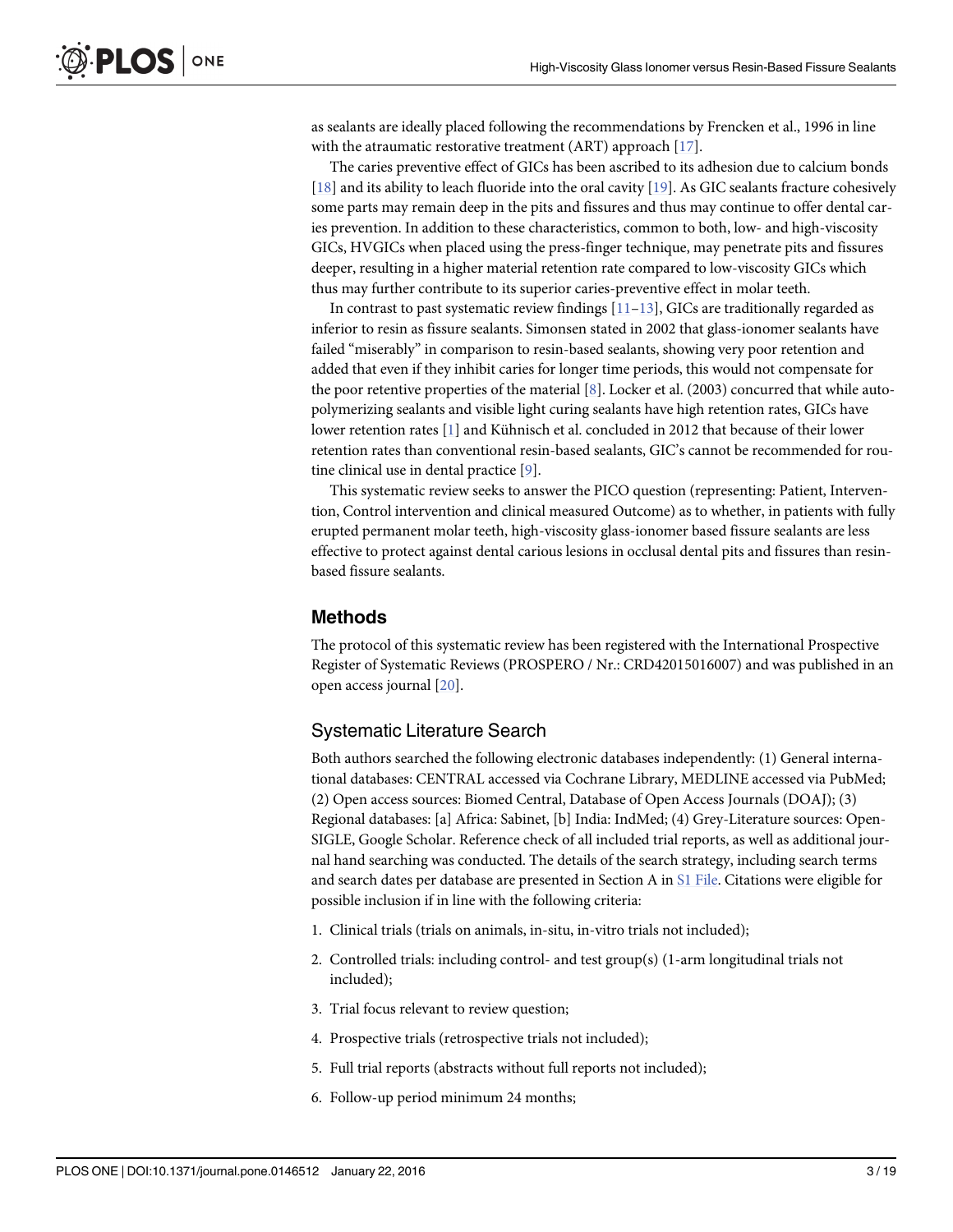- 7. Treatment on fully erupted caries-free molar teeth in the permanent dentition;
- 8. High-viscosity glass-ionomers as test intervention;
- 9. Resin-based materials as control intervention.

Trial participants included all patients of any age, gender or place of origin. Articles were further excluded according to the criteria:

- 1. No computable data reported;
- 2. Test and control groups not evaluated the same way;
- 3. Low-viscosity chemically cured, resin-modified or light-cured glass-ionomers as test intervention;
- 4. Trials published in any other language than English.

Titles and abstracts of identified citations from data sources were scanned by the two authors in duplication, for possible inclusion in line with the inclusion criteria. Articles with a suitable title but without listed abstract were retrieved in full copy. All included articles were judged separately by authors for possible exclusion against criteria agreed upon in the study protocol. Disagreements between authors were resolved through discussion and consensus.

## Data Collection from Accepted Trials and Analysis

The two authors extracted data from accepted trials independently without being blinded to authors, institutions, journal name, as well as trial results. Disagreements between authors concerning data extracted were solved through discussion and consensus. All data were entered in specifically designed data sheets in MS Excel. The following data were extracted:

- 1. General important information: Article reference; place of trial; age, gender of trial participants; selection criteria; baseline caries experience; fluoride exposure; type of study design; information on trial operators, evaluators and clinical settings; information on caries diagnostic criteria; failure criteria; caries assessment method.
- 2. Information per test- and control group: Product name of sealant material used; type of molar tooth sealed:  $1^{st}/2^{nd}/3^{rd}$  Molar; upper/lower jaw; left/right side; number of participants at beginning of trial (BSL); assessment method used (clinical examination, X-Ray, etc); dental caries assessment criteria followed; follow-up period (in months); number of evaluated units at end of follow-up period (N); number of failures (n) for dichotomous data.
- 3. Information for test group: Press-finger technique used during glass-ionomer placement (yes / no).
- 4. Information for control group: Fluoride containing (yes / no); information on sealant placement procedure related to enamel etching and moisture control.
- 5. Verbatim quotes relevant to selection-, performance- and detection bias risk: Selection bias: Random sequence generation, concealment of the sequence allocation; Performance bias: Operator blinding; patient blinding; Detection bias: Evaluator blinding; Unit of randomization; Unit of statistical analysis.

The outcome measure was the number of teeth that have developed carious lesions on previously sealed occlusal pits and fissures ( $n =$  Number of failures) from the total number of evaluated teeth (N). A dataset was defined as any extracted set of n / N for test- and control group. For each dataset the Risk ratio (RR) with 95% Confidence intervals (CI) and p-values were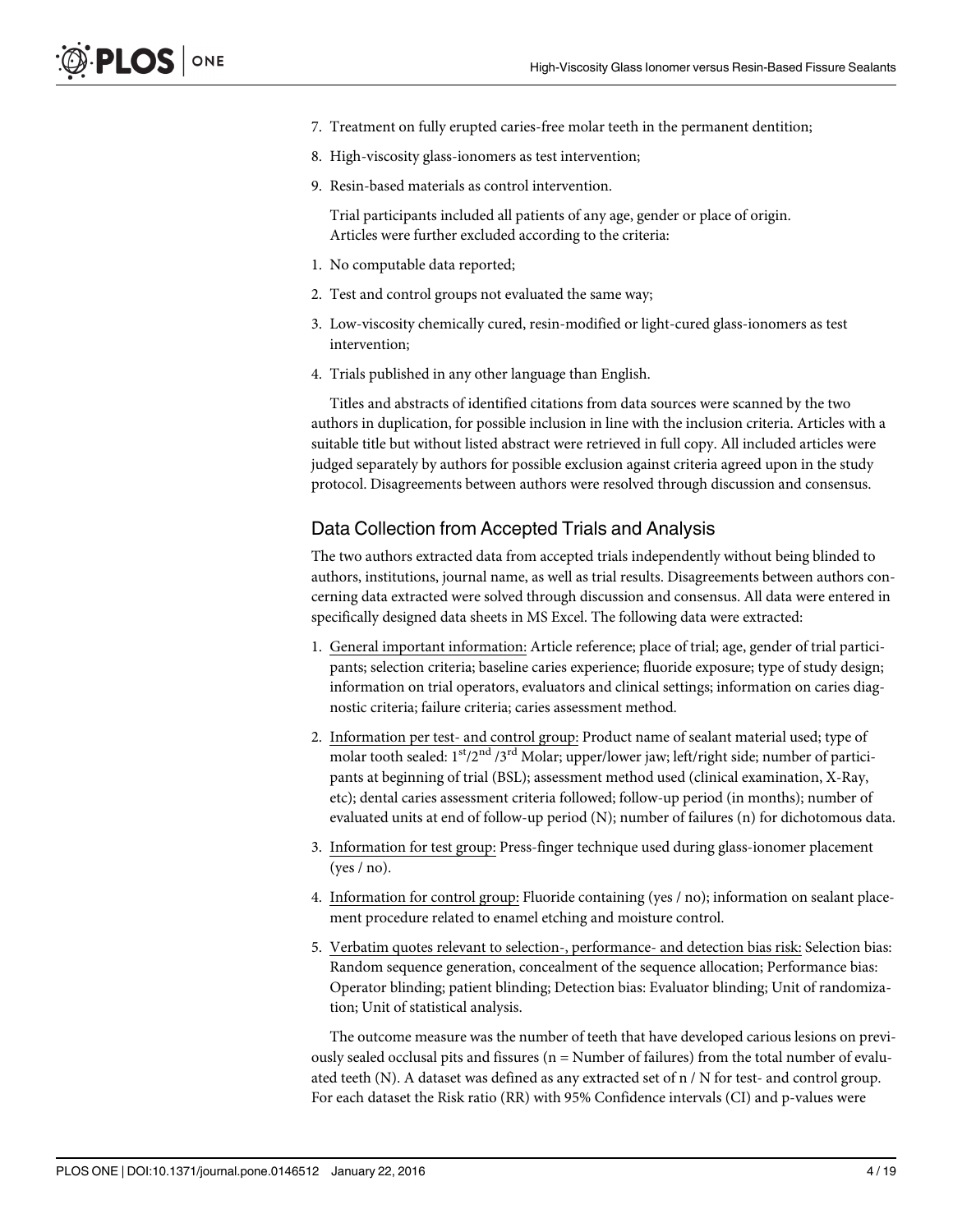<span id="page-4-0"></span>computed. Statistical significance was set at alpha 5%. For computation of all effect estimates (with 95% CI) the statistical software programme RevMan 4.2 was used.

In order to fulfill criteria for clinical and methodological homogeneity, datasets from the accepted trials did not differ in the following minimum set of characteristics: Length of followup period; type of sealant application per intervention group; applied caries assessment criteria; type of sealed molar tooth; age of patients; for control group: fluoride containing (yes / no); for test group: use of press-finger technique (yes / no).

The  $I^2$  –test with 95% CI was used to establish whether any statistical heterogeneity existed between datasets that were assumed to be sufficiently clinically and methodologically homogenous. Thresholds for  $I^2$  point estimates (in %) and its upper confidence values were used in order to interpret the test results  $[21]$  $[21]$  $[21]$ :  $0-40\%$  = might not be important;  $30-60\%$  = may represent moderate heterogeneity; 50–90% = may represent substantial heterogeneity; 75–100% = considerable heterogeneity. For computation of all  $I^2$  point estimates with 95% CI the software programme MIX 1.7 was used [[22](#page-17-0)]. The 95% Confidence intervals of the  $I^2$  point estimates were used for interpretation.

Identified (clinically/methodologically) homogenous datasets with a measured  $I^2$  point estimate not exceeding 60% for statistical heterogeneity were pooled using random-effects metaanalysis with RevMan 4.2 software. A pooled Risk ratio (RR with 95% CI) was computed. In addition, any pooled effect estimate, indicating statistical significance ( $p < 0.05$ ), was also computed as an absolute outcome measure (Risk difference—RD) with 95% Confidence intervals (CI) and p-values, as well as an illustrative comparative risk, i.e. the number of failures out of 100, for both test- and control intervention was generated with help of the Visual Rx—Statin Calculator by Cates [\[23](#page-17-0),[24\]](#page-17-0). Statistical significance was set at alpha 5% for all meta-analysis results.

#### Imprecision Assessment

In line with GRADE recommendation  $[25]$  the level of imprecision of the appraised evidence was assessed. In order to assess whether included data had sufficient statistical power for the detection of meaningful differences between the compared interventions, post hoc analysis of sample size sufficiency was conducted for each conducted meta-analysis. The analysis was based on the following assumptions:

- Risk of type I error (risk of falsely detecting a difference),  $\alpha = 5\%$
- Risk of type II error (risk of not detecting a true difference),  $\beta = 20\%$
- Power to detect a 10 percentage points difference (in line with Liu et al., 2014) [[26](#page-17-0)]

Analysis was conducted using the formula by Pocock, 1983 [[27\]](#page-17-0) for calculating the required sample size (N<sub>R</sub>): N<sub>R</sub> = [p<sub>1</sub>(100--p<sub>1</sub>) + p<sub>2</sub>(100--p<sub>2</sub>) / (p<sub>2</sub>--p<sub>1</sub>)<sup>2</sup>]  $f(\alpha, \beta)$ , with:

1. 
$$
p1 = p2 + 10
$$
 (assumed test group event rate)

$$
p2 = Control group event rate n2/N2
$$

3. 
$$
(p_2 - p_1)^2 = 10^2 = 100
$$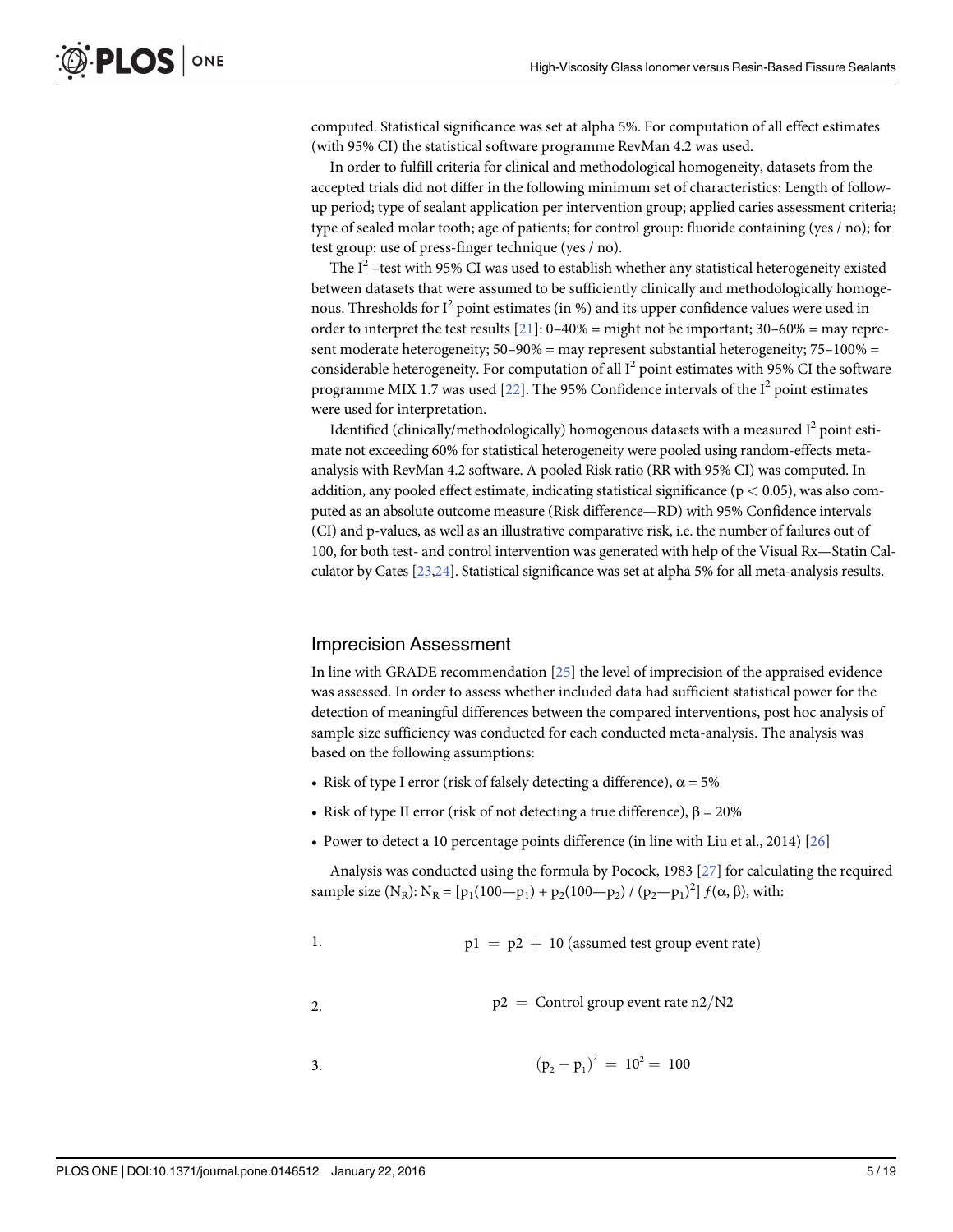<span id="page-5-0"></span>4.  $f(\alpha, \beta) = f(0.05, 0.20) = 7.9$ 

In line with GRADE guidelines [[25](#page-17-0)], the calculated required sample size was considered as the optimal information size (OIS) against which the total number of analyzed units per metaanalysis was compared  $(N_T)$ . If the latter was lower than the calculated OIS then imprecision of the established evidence was assumed. Furthermore, an imprecision threshold of 0.5% (Risk difference) [\[25](#page-17-0)] was considered for assessing the confidence intervals of the pooled results.

## Assessment of Bias Risk

Selection-, detection- and performance bias risk was assessed using the set of criteria presented in Section B in  $S1$  File. Both authors conducted the assessment independently. Disagreements were resolved by discussion and consensus.

In order to assess attrition bias risk, a worst- and best-case scenario was assumed. Both, worst- and best-case scenario, provide the minimum and maximum outcome value beyond which neither lower nor higher values are possible. Both scenario values have the same probability to correspond with the true intervention outcome as any other possible scenario in between these extremes. Both values were calculated when the number of lost trial participants per intervention group was reported in the trial reports. The results were then compared to the intervention outcomes computed for participants available to follow-up and on this basis conclusions concerning attrition bias risk were drawn: i.e. high risk of attrition bias was assumed, if the computed outcomes between worst- and best-case scenario and the intervention outcomes computed for participants available to follow-up differed significantly.

The worst-case scenario was calculated by adding the number of lost-to-follow-up participants in the test group to the failures of that group and adding the number of lost-to-follow-up participants in the control group to the successes of that group. The best-case scenario was calculated by adding the number of lost-to-follow-up participants in the test group to the successes of that group and adding the number of lost-to-follow-up participants in the control group to the failures of that group. The method to assess attrition bias risk as sensitivity analysis by calculation of best/worse case scenarios was developed in collaboration with the School of Statistics & Actuarial Science, University of the Witwatersrand and applied in a number of published systematic reviews [[12,28](#page-17-0),[29](#page-17-0)].

## Assessment of Publication Bias Risk

It was planned to compute the  $I^2$  point-estimate with 95% CI of all extracted datasets. High statistical in-between-datasets heterogeneity as per thresholds [\[21\]](#page-17-0) would have been taken under consideration when assessing publication bias risk by graphical and statistical methods, such as funnel plot and Egger's regression. Assessment of publication bias risk was not planned if the number of extracted datasets was < 10.

## **Results**

## Systematic Literature Search and Data Extraction

[Fig 1](#page-6-0) provides information on the number of citations identified. From the 4025 found citations, seven clinical trials [\[14,](#page-17-0) [26,30](#page-17-0)–[35](#page-18-0)] were provisionally included for further review. Of these, one trial [\[34\]](#page-18-0) did not report carious lesion development on sealed teeth as a measured outcome and was thus excluded. Six trials were finally accepted for data extraction  $[14,26,30 [14,26,30 [14,26,30 [14,26,30 [14,26,30-$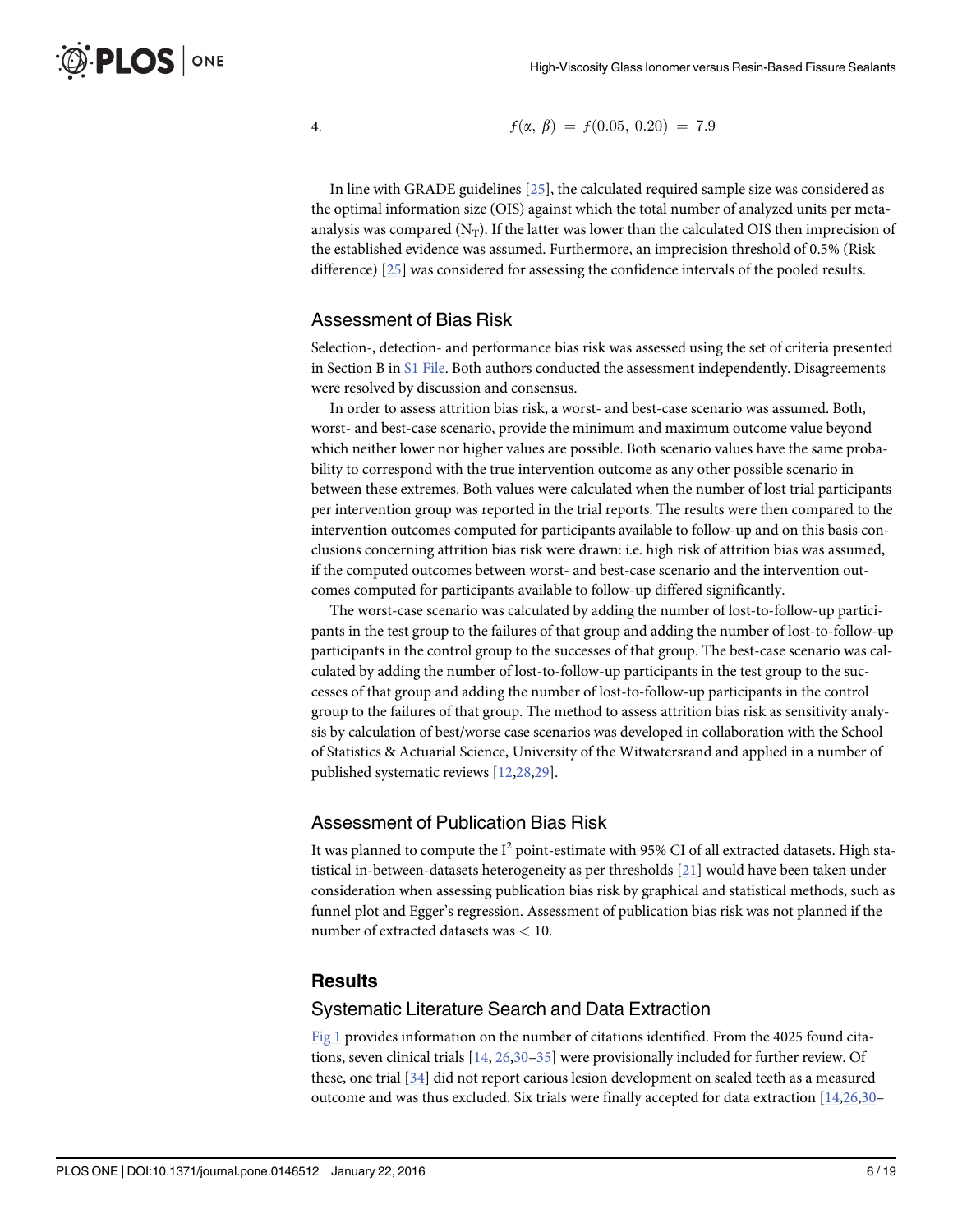<span id="page-6-0"></span>

[Fig 1. F](#page-5-0)low diagram of trial selection.

doi:10.1371/journal.pone.0146512.g001

[33,](#page-17-0)[35](#page-18-0)]. Of these, two separate reports were published for one trial, one for a 24-month followup period [\[32\]](#page-17-0) the other for a 48-month follow-up period [\[33\]](#page-17-0).

From the seven accepted trial reports, 11 datasets (DS 01–11) were extracted. The datasets and extracted general information, as well as verbatim quotes related to internal trial validity are presented per trial in Tables  $1-3$  $1-3$  $1-3$  and Section B in  $S2$  File. Two trials were conducted in China  $[25,32,33]$  $[25,32,33]$  $[25,32,33]$ , two in Brazil  $[29,35]$  $[29,35]$  $[29,35]$  $[29,35]$ , one each in Syria  $[14]$  $[14]$  and Turkey  $[31]$  $[31]$  $[31]$ . The age of trial subjects where similar in all trials with a mean age of 7.8 years [[14](#page-17-0),[26,32,33\]](#page-17-0), an age range between 5–8 years  $[30]$  $[30]$  $[30]$ , 7–11 years  $[31]$  $[31]$  and 6–7 years  $[35]$ . Only three of the seven trial reports included information about potential fluoride exposure (from tooth paste  $[26,30]$  $[26,30]$  $[26,30]$  $[26,30]$  $[26,30]$  and water fluoridation [\[35\]](#page-18-0)). All trials placed sealants of first permanent molars, only. However, no trial report included information about the location of the sealed molar teeth in the oral cavity. The press-finger technique was applied in all trials for the placement of HVGIC in the test group. The HVGIC material was Fuji IX in two trials [\[14,30](#page-17-0)], Ketac Molar Easymix in three trials [\[26,32,33,](#page-17-0)[35](#page-18-0)] and Ketac Molar in one trial [\[31\]](#page-17-0). Four trials placed fluoride containing resinbased material in the control group  $[26,31-33,35]$  $[26,31-33,35]$  $[26,31-33,35]$  $[26,31-33,35]$  $[26,31-33,35]$ , while two trials placed resin materials without fluoride  $[14,30]$ . Four trials  $[14,30,32,33,35]$  $[14,30,32,33,35]$  $[14,30,32,33,35]$  $[14,30,32,33,35]$  $[14,30,32,33,35]$  followed a parallel group and two trials a split mouth study design  $[26,31]$  $[26,31]$ . The maximum follow-up periods of the accepted trial reports were 60 months [[14,30](#page-17-0)], 48 months [\[33\]](#page-17-0), 36 months [[31](#page-17-0)[,35\]](#page-18-0) and 24 months [[26](#page-17-0),[32](#page-17-0)].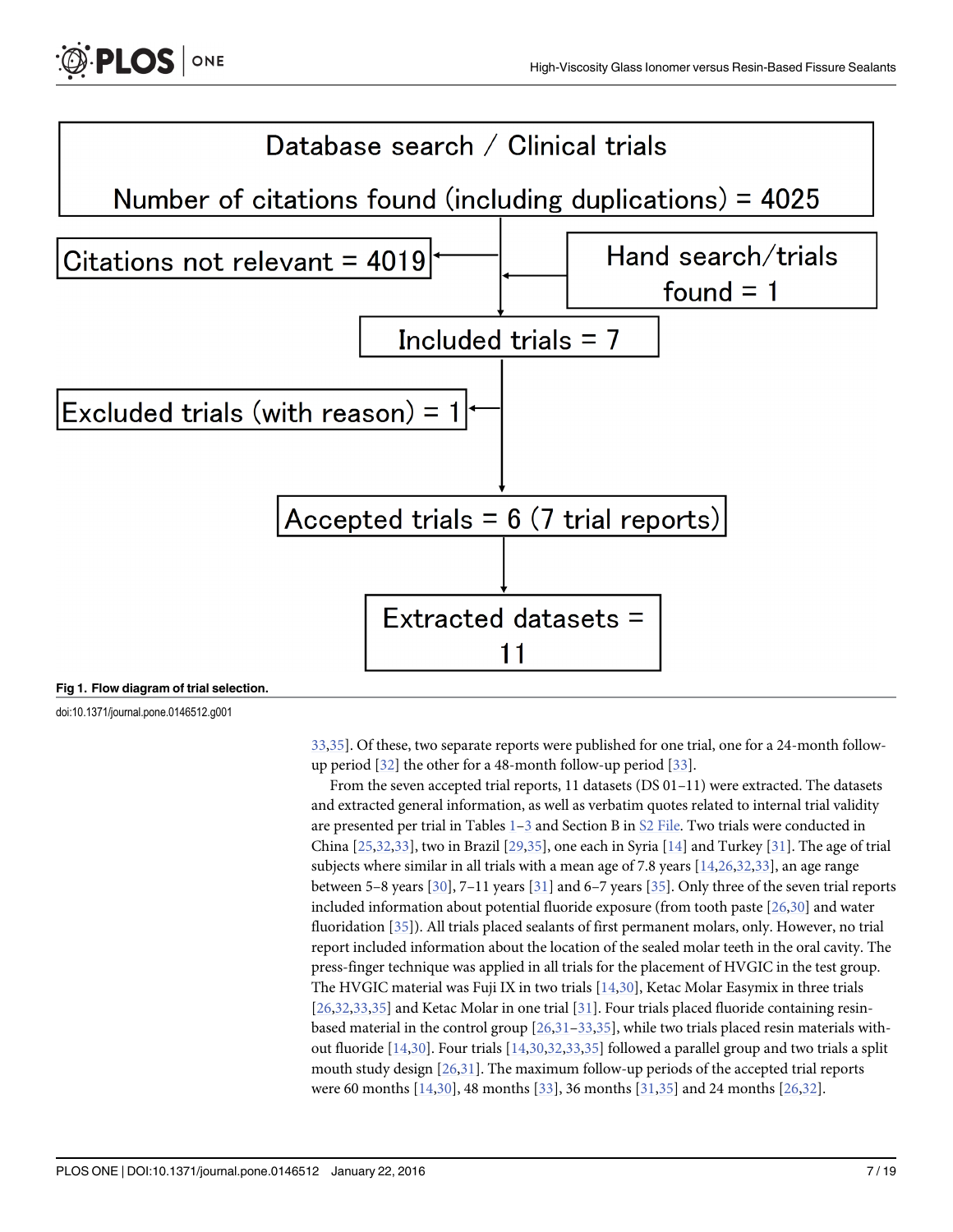<span id="page-7-0"></span>

| Trial                              | DS             | Place<br>of trial                              | <b>Study</b><br>design | Follow-<br>up<br>Period<br>(in<br>months) | Operator<br>type       | Help by<br><b>Assistant</b> | Age                                                                              | Gender                  | <b>Baseline</b><br>caries<br>experience                                                                                 | <b>Fluoride</b><br><b>Exposure</b> | <b>Patient</b><br>selection<br>Criteria<br>(verbatim)                                                                                                      | <b>Tooth</b><br>selection<br><b>Criteria</b><br>(verbatim)                                                                                                                                                    |
|------------------------------------|----------------|------------------------------------------------|------------------------|-------------------------------------------|------------------------|-----------------------------|----------------------------------------------------------------------------------|-------------------------|-------------------------------------------------------------------------------------------------------------------------|------------------------------------|------------------------------------------------------------------------------------------------------------------------------------------------------------|---------------------------------------------------------------------------------------------------------------------------------------------------------------------------------------------------------------|
| Beiruti<br>et al.<br>$14$          | $\mathbf{1}$   | $S$ vria <sup>1</sup>                          | PG                     | 24                                        | Oral<br>hygienist      | No                          | Mean<br>7.8<br>years                                                             | 46<br>boys,<br>57 girls | Not reported                                                                                                            | Not<br>reported                    | Not reported                                                                                                                                               | "(1) sound pits<br>and fissures in<br>fully erupted<br>first molars; (2)<br>pits and<br>fissures<br>diagnosed with<br>an early<br>enamel lesion<br>(score 1) and<br>/or small<br>dentine lesion<br>(score 2)" |
| Beiruti<br>et al.<br>$14$          | $\overline{c}$ | Syria <sup>1</sup>                             | PG                     | 36                                        | Oral<br>hygienist      | <b>No</b>                   | Mean<br>7.8<br>years                                                             | 46<br>boys,<br>57 girls | Not reported                                                                                                            | Not<br>reported                    | Not reported                                                                                                                                               | (See above)                                                                                                                                                                                                   |
| Beiruti<br>et al.<br>$[14]$        | 3              | Syria <sup>1</sup>                             | PG                     | 48                                        | Oral<br>hygienist      | No                          | Mean<br>7.8<br>years                                                             | 46<br>boys,<br>57 girls | Not reported                                                                                                            | Not<br>reported                    | Not reported                                                                                                                                               | (See above)                                                                                                                                                                                                   |
| <b>Beiruti</b><br>et al.<br>$[14]$ | $\overline{4}$ | Syria <sup>1</sup>                             | PG                     | 60                                        | Oral<br>hygienist      | No                          | Mean<br>7.8<br>years                                                             | 46<br>boys,<br>57 girls | Not reported                                                                                                            | Not<br>reported                    | Not reported                                                                                                                                               | (See above)                                                                                                                                                                                                   |
| Barja-<br>Fidalgo<br>et al.<br>30  | 5              | Brazil <sup>2</sup>                            | PG                     | 60                                        | Graduate<br>students   | No                          | 5(6?)<br>to $8$<br>years<br>Mean<br>age<br>6.8<br>years<br>(SD<br>$+/-$<br>0.98) | 14<br>boys,<br>22 girls | dmfs Test<br>group: 16.5<br>(95% CI:<br>$10.60 -$<br>$22.40$ ;<br>Control<br>group: $13.3$<br>(95% CI:<br>$8.50 - 8.10$ | Tooth paste                        | "with at least<br>1 permanent<br>first molar<br>erupted and<br>2 or more<br>primary<br>molars<br>decayed,<br>filled, or<br>extracted<br>due to<br>caries," | "All the<br>permanent first<br>molars that<br>presented a<br>sound occlusal<br>surface or<br>occlusal<br>cariesat the D1<br>level<br>(noncavitated<br>enamel lesion)"                                         |
| Oba<br>et al.<br>31                | 6              | Turkey <sup>3</sup>                            | <b>SM</b>              | 36                                        | Dentists               | No                          | 7 to<br>11<br>years                                                              | Not<br>reported         | Not reported                                                                                                            | Not<br>reported                    | Not reported                                                                                                                                               | "(1) sound pits<br>and fissures in<br>fully erupted<br>first molars;<br>and (2) pits and<br>fissures<br>diagnosed with<br>an early<br>enamel lesion."                                                         |
| Chen<br>et al.<br>32               | $\overline{7}$ | China <sup>4</sup>                             | PG                     | 24                                        | <b>Dentists</b>        | Not<br>reported             | Mean<br>8<br>years                                                               | Not<br>reported         | d2mft Test<br>group: 6.2<br>(2.8);<br>Control<br>group: $6.4$<br>(2.7)                                                  | Not<br>reported                    | "dmft $\geq$ 2"                                                                                                                                            | "a fully erupted<br>first permanent<br>molar, no<br>dentin caries<br>lesion in pits<br>and fissures of<br>these molars,<br>deep and/or<br>intermediate<br>pits or fissures,                                   |
| Zhang<br>et al.<br>33              | 8              | Same study as:<br>Trial by Chen<br>et al. [32] |                        | 48                                        | Zhang et al.<br>$[33]$ |                             |                                                                                  |                         |                                                                                                                         |                                    |                                                                                                                                                            |                                                                                                                                                                                                               |

#### [Table 1.](#page-6-0) General trial information–Trial characteristics.

(Continued)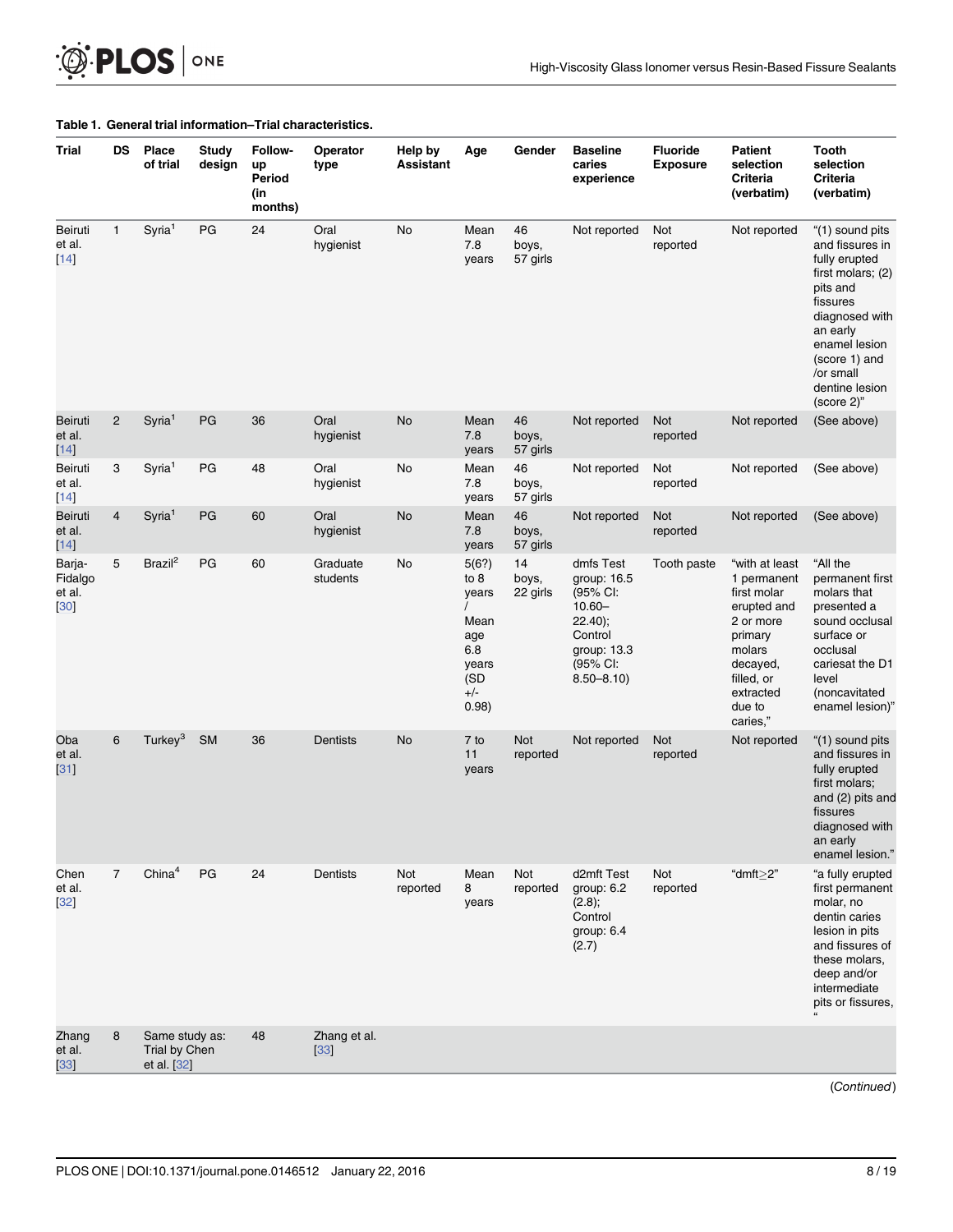

#### Table 1. (Continued)

| <b>Trial</b>            | DS | Place<br>of trial   | <b>Study</b><br>design | Follow-<br>up<br>Period<br>(in<br>months) | Operator<br>type    | Help by<br><b>Assistant</b> | Age                  | Gender                       | <b>Baseline</b><br>caries<br>experience                     | <b>Fluoride</b><br><b>Exposure</b>                              | <b>Patient</b><br>selection<br><b>Criteria</b><br>(verbatim)                                                                                                                                                                     | <b>Tooth</b><br>selection<br><b>Criteria</b><br>(verbatim)                                                                                                                                                                                                                                                                                                                                                                            |
|-------------------------|----|---------------------|------------------------|-------------------------------------------|---------------------|-----------------------------|----------------------|------------------------------|-------------------------------------------------------------|-----------------------------------------------------------------|----------------------------------------------------------------------------------------------------------------------------------------------------------------------------------------------------------------------------------|---------------------------------------------------------------------------------------------------------------------------------------------------------------------------------------------------------------------------------------------------------------------------------------------------------------------------------------------------------------------------------------------------------------------------------------|
| Liu<br>et al.<br>[26]   | 9  | China <sup>5</sup>  | Partial<br><b>SM</b>   | 24                                        | Dentists            | Yes                         | Mean<br>7.8<br>years | 44%<br>boys                  | DMFT: 0.54                                                  | (Fluoride<br><b>Tooth Paste</b><br>common on<br>the<br>market)? | "Children<br>who did not<br>have any<br>major<br>general<br>health<br>problems"                                                                                                                                                  | "permanent<br>first molars with<br>occlusal<br>fissures which<br>were deep<br>(base of fissure<br>cannot be<br>seen) or<br>presented with<br>signs of<br>incipient caries<br>(opacity and<br>discoloration<br>seen when<br>viewed wet),<br>similar to<br>ICDAS code 2"                                                                                                                                                                |
| Hilgert<br>et al.<br>35 | 10 | Brazil <sup>6</sup> | PG                     | 24                                        | <b>Pedodontists</b> | Yes                         | $6 - 7$<br>years     | 126<br>boys,<br>116<br>girls | <b>D2MFT Test</b><br>group: 3.00;<br>Control<br>group: 3.37 | Flouridated<br>water                                            | "good<br>general<br>health; 2) at<br>least <sub>2</sub><br>cavitated<br>dentine<br>carious<br>lesions in<br>vital pain-<br>free primary<br>molars,<br>assessed<br>according to<br>the second<br>digit of the<br><b>ICDAS II"</b> | "erupted first<br>permanent<br>molars, with<br>the occlusal<br>surface fully<br>visible and<br>accessible; 4)<br>high-caries<br>risk occlusal<br>surfaces in first<br>permanent<br>molars,<br>determined by<br><b>ICDAS II codes</b><br>2 and 3 or by a<br>combination of<br><b>ICDAS II code</b><br>1 and medium<br>or deep<br>fissures<br>(assessed<br>according to<br>Symons et al.<br>1996); and 5) a<br>signed consent<br>form." |
| Hilgert<br>et al.<br>35 | 11 | Brazil <sup>6</sup> | PG                     | 36                                        | Pedodontists        | Yes                         | $6 - 7$<br>years     | 126<br>boys,<br>116<br>girls | D2MFT Test<br>group: 3.00;<br>Control<br>group: 3.37        | Flouridated<br>water                                            | (See above)                                                                                                                                                                                                                      | (See above)                                                                                                                                                                                                                                                                                                                                                                                                                           |

DS = Dataset number; PG = Parallel group; SM = Split-mouth; CI = Confidence interval; ART = Atraumatic restorative treatment; SD = Standard deviation. <sup>1</sup> Damascus Clinical department, WHO Center;

<sup>2</sup> Rio de J. Department of Paediatric Dentistry;

<sup>3</sup> Kirikkale Portable equipment at schools;

<sup>4</sup> Hubei (Wuhan) / Portable equipment at schools;

<sup>5</sup> Shenzhen Portable equipment at schools;

 $6$  Primary schools of Paranoá, a deprived suburban area of Brasilia.

doi:10.1371/journal.pone.0146512.t001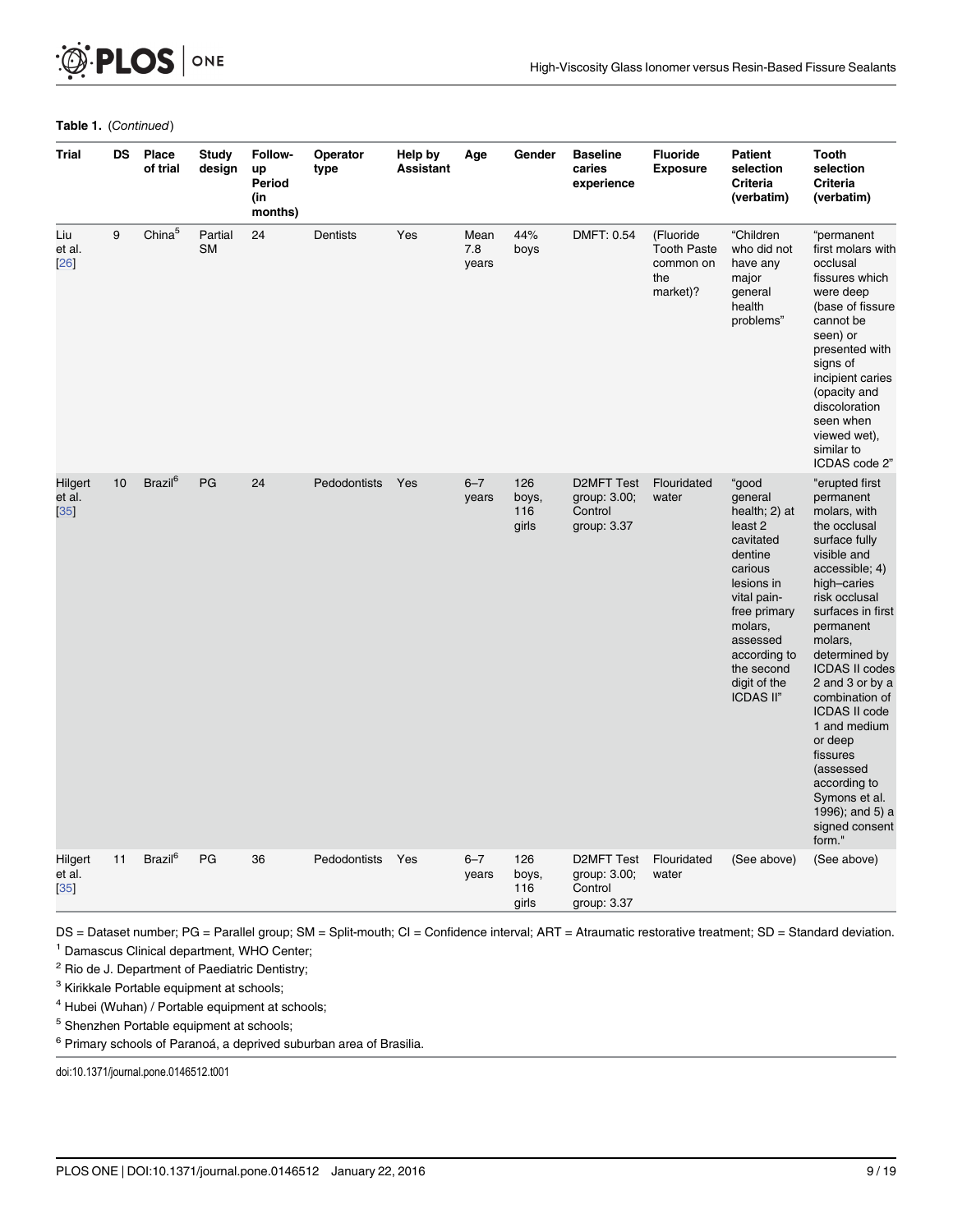| Trial                             |                   | DSNr HVGIC (Test) group                                                                                                                                                                                                                                                                   |     |      |                                          |                                              |                  |                |                     |                          |                | Resin (Control) group                      |               |                                       |                   |                        |               |                |                           |                               |                  |            |                |                 |               |
|-----------------------------------|-------------------|-------------------------------------------------------------------------------------------------------------------------------------------------------------------------------------------------------------------------------------------------------------------------------------------|-----|------|------------------------------------------|----------------------------------------------|------------------|----------------|---------------------|--------------------------|----------------|--------------------------------------------|---------------|---------------------------------------|-------------------|------------------------|---------------|----------------|---------------------------|-------------------------------|------------------|------------|----------------|-----------------|---------------|
|                                   |                   | Sealant<br>Material                                                                                                                                                                                                                                                                       |     |      | PFT Molar tooth                          |                                              | Unit of analysis |                |                     |                          |                | <b>Material</b><br><b>Sealant</b>          | щ.            | こ                                     | Removal<br>৳      | Σ<br>ą                 |               | Molar tooth    |                           |                               | Unit of analysis |            |                |                 |               |
|                                   |                   |                                                                                                                                                                                                                                                                                           |     | Type | Jaw                                      | Site                                         | Type             | <b>BSL</b>     | c                   | z                        | Ë              |                                            |               |                                       | Etching<br>g<br>9 |                        |               | Jaw<br>Type    | Site                      |                               | Type             | <b>BSL</b> | c              | z               | Ë             |
| Beiruti<br>et al.<br>[14]         | $\mathbf -$       | Fuji IX<br>GC                                                                                                                                                                                                                                                                             | Yes | 1st  | reported<br>$\frac{5}{2}$                | Ted<br>report<br>$\rm \overline{5}$          | Tooth            | 180            | $\circ$             | 154                      | 88             | ESPE<br>Visio-<br>Seal                     | ş             | <b>Sec</b><br>80                      | rinsing<br>Water  | suction<br>Βy<br>Yes   | 1st           | $\overline{5}$ | $\frac{1}{2}$<br>reported | reported                      | Tooth            | 180        | ю              | 161             | ٩P            |
| Beiruti<br>et al.<br>[14]         | $\mathbf{\Omega}$ | Fuji K<br>GC                                                                                                                                                                                                                                                                              | Yes | 151  | reported<br>ğ                            | reported<br>Not                              | Tooth            | 180            | S                   | 154                      | 26             | ESPE<br>Visio-<br>Seal                     | $\frac{1}{2}$ | sec<br>30                             | rinsing<br>Water  | suction<br>By<br>Yes   | 1st           | <b>Not</b>     | $\frac{1}{2}$<br>reported | reported                      | Tooth 180        |            | $\overline{ }$ | 138             | 42            |
| Beiruti<br>et al.<br>$[14]$       | S                 | Fuji IX<br>GC                                                                                                                                                                                                                                                                             | Yes | 151  | reported<br>$\frac{1}{2}$                | ted<br>report<br>$\frac{1}{2}$               | Tooth 180        |                | 4                   | 143                      | 57             | ESPE<br>Visio-<br>Seal                     | $\frac{1}{2}$ | sec<br>80                             | rinsing<br>Water  | suction<br>By<br>Yes   | 15t           | <b>Not</b>     | $\frac{1}{2}$<br>reported | reported                      | Tooth 180        |            | ${}^{\circ}$   | 123             | 57            |
| Beiruti<br>et al.<br>14           | 4                 | Fuji K<br>GC                                                                                                                                                                                                                                                                              | Yes | 1st  | reported<br>Þ                            | <b>led</b><br>report<br>Not                  | Tooth 180        |                | $\overline{ }$      | 80                       | 100            | ESPE<br>Visio-<br>Seal                     | ş             | sec<br>30                             | rinsing<br>Water  | suction<br>By<br>Yes   | 1st           | $\frac{1}{2}$  | $\frac{1}{2}$<br>reported | reported                      | Tooth 180        |            | ဖ              | 76              | 104           |
| Fidalgo<br>Barja-<br>et al.<br>30 | Б                 | Fuji IX<br>GC                                                                                                                                                                                                                                                                             | Yes | 1st  | reported<br>ğ                            | reported<br><b>Not</b>                       | Tooth            | 46             | $\boldsymbol{\sim}$ | $\overline{\mathcal{L}}$ | 25             | Dentsply<br>Delton                         | $\frac{1}{2}$ | <b>Sec</b><br>90                      | rinsing<br>Water  | Cotton<br>rolls<br>Yes | 151           | $\frac{1}{2}$  | $\frac{1}{2}$<br>reported | reported                      | Tooth 46         |            | $\overline{ }$ | 28              | $\frac{8}{1}$ |
| Oba<br>et al.<br> 31              | 6                 | <b>3MESPE</b><br>Ketac<br>Molar                                                                                                                                                                                                                                                           | Yes | 1st  | reported<br>$\frac{1}{2}$                | ted<br>report<br>$\frac{1}{2}$               | Tooth            | $\overline{5}$ | 6                   | 56                       | 35             | Fissurit F<br>Voco                         | Yes           | sec<br>20                             | rinsing<br>Water  | Cotton<br>rolls<br>Yes | 1st           | $\frac{1}{2}$  | $\frac{1}{2}$<br>reported | reported                      | Tooth 116        |            | $\infty$       | 5               | 35            |
| Chen<br>et al.<br>32              | $\overline{ }$    | <b>3MESPE</b><br>Easymix<br>Ketac<br>Molar                                                                                                                                                                                                                                                | Yes | 1st  | ğ                                        | reported reported<br>$\overline{\mathsf{B}}$ | Tooth 450        |                | L                   | 415                      | 35             | <b>3MESPE</b><br>Easymix<br>Ketac<br>Molar | Yes           | sec<br>$\Omega$                       | rinsing<br>Water  | suction<br>Вy<br>Yes   | 151           | $\frac{5}{2}$  | ğ<br>reported             | reported                      | Tooth 478        |            | 5              | 452             | 26            |
| Zhang<br>et al<br>[33]            | $\infty$          |                                                                                                                                                                                                                                                                                           |     |      | Same study as: Trial by Chen et al. [32] |                                              |                  | 450            | თ                   | 345                      | 105            |                                            |               |                                       |                   |                        |               |                |                           |                               |                  | 478        | $\overline{4}$ | 396             | 82            |
| et al<br>26<br>Ξ.                 | თ                 | <b>3MESPE</b><br>Easymix<br>Ketac<br>Molar                                                                                                                                                                                                                                                | Yes | 1st  | reported report<br>$\frac{1}{2}$         | <b>P</b> e<br>$\frac{1}{2}$                  | Tooth 194        |                |                     | 13 179                   | $\frac{15}{2}$ | <b>3MESPE</b><br>Clinpro                   | Yes           | $15-$<br><b>Sec</b><br>$\overline{a}$ | rinsing<br>Water  | Cotton<br>rolls<br>Yes | $\frac{1}{2}$ | $\frac{1}{2}$  | ğ<br>reported             | reported                      | Tooth 189        |            | L              | 178             | H             |
| Hilgert<br>et al.<br>35           | $\overline{0}$    | <b>3MESPE</b><br>Easymix<br>Ketac<br>Molar                                                                                                                                                                                                                                                | Yes | 151  | reported report<br>$\frac{1}{2}$         | ted<br>$\frac{1}{2}$                         | Tooth 69         |                | 4                   | 60                       | တ              | Dentsply<br>Fluoro-<br>shield              | Yes           | sec<br>30                             | rinsing<br>Water  | Cotton<br>rolls<br>Yes | 15t           | $\frac{1}{2}$  | $\frac{1}{2}$<br>reported | reported                      | Tooth 169        |            | $\overline{ }$ | $\frac{143}{ }$ | 82            |
| Hilgert<br>et al.<br>35           | Ξ                 | Easymix<br>3MESPE<br>Ketac<br>Molar                                                                                                                                                                                                                                                       | Yes | 1st  | $\frac{1}{2}$                            | reported reported<br>$\frac{5}{2}$           | Tooth            | 69             | ဖ                   | 51                       | $\frac{8}{1}$  | Dentsply<br>Fluoro-<br>shield              | Yes           | <b>Sec</b><br>80                      | rinsing<br>Water  | Cotton<br>rolls<br>Yes | 15t           | $\frac{1}{2}$  | reported reported<br>ă    |                               | Tooth 169        |            | $\frac{1}{2}$  | 120 49          |               |
|                                   |                   | DS = Dataset number; BSL = Number of included sealants at baseline; n = Number of failed sealants; N = Number of evaluated sealants; LTF<br>PFT = Press finger technique used; F = Material including fluoride; ET = Etching time; MC = Moisture control; AD = Air drying; sec = Seconds. |     |      |                                          |                                              |                  |                |                     |                          |                |                                            |               |                                       |                   |                        |               |                |                           | = Sealants lost to follow-up; |                  |            |                |                 |               |

PLOS ONE | DOI:10.1371/journal.pone.0146512 January 22, 2016 10 / 19

# <span id="page-9-0"></span>O PLOS ONE

doi:10.1371/journal.pone.0146512.t002

doi:10.1371/journal.pone.0146512.t002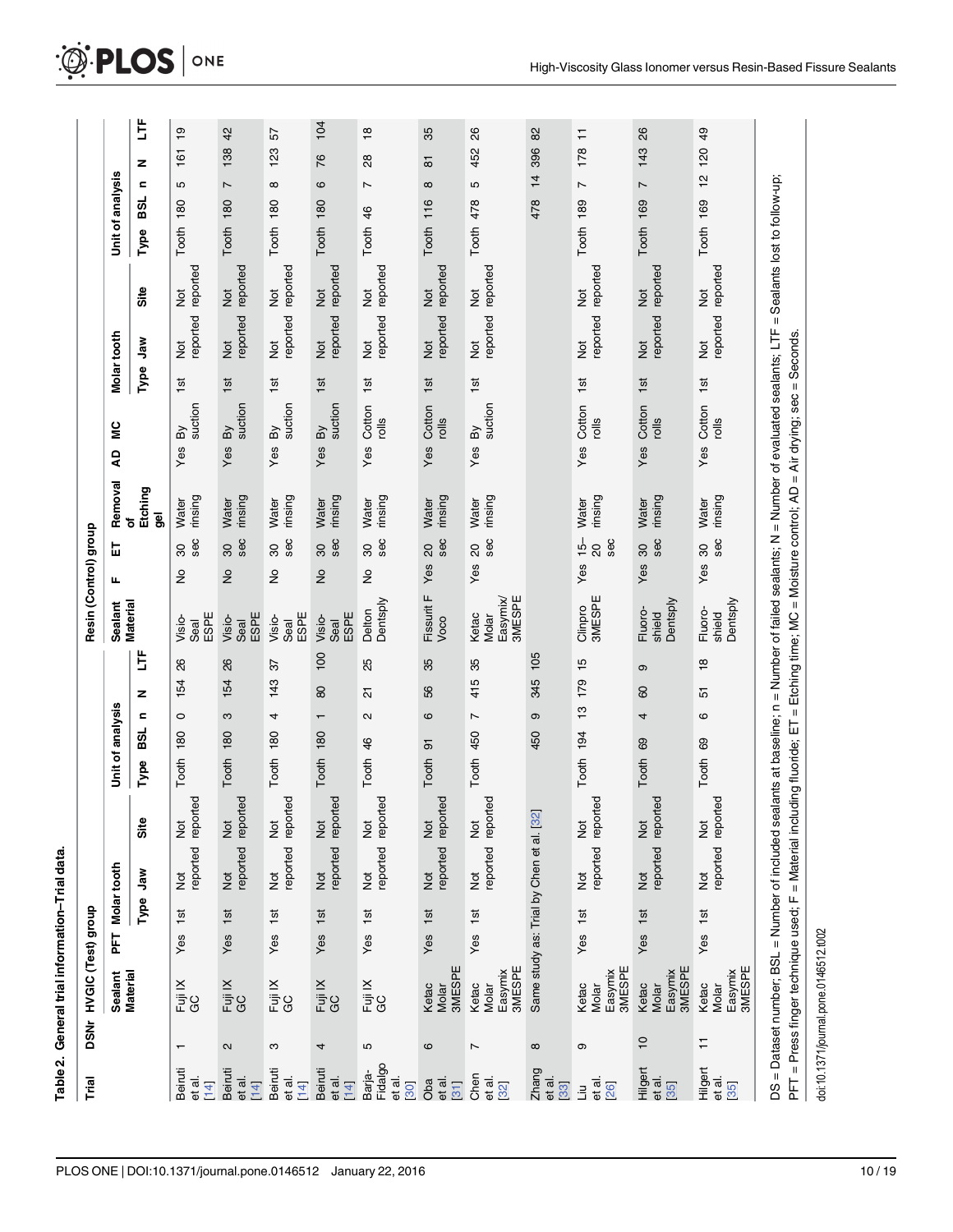| Trial                            | <b>Evaluators</b>                                                   | Caries<br>diagnostic<br>criteria    | <b>Failure criteria</b>                                          | <b>Assessment</b><br>method                 |
|----------------------------------|---------------------------------------------------------------------|-------------------------------------|------------------------------------------------------------------|---------------------------------------------|
| Beiruti<br>et al. [14]           | Calibrated, experienced<br>evaluators (presumably<br>dentists)      | As per Beiruti<br>et al., 2006 [14] | Dentinal Lesion;<br>Restoration / Missing<br>tooth due to caries | Clinical<br>examination                     |
| Barja-<br>Fidalgo<br>et al. [30] | Calibrated examiner<br>(presumably dentist)                         | Not reported                        | Dentinal Lesion or<br>radiolucency in dentin<br>$(X-Rav)$        | Clinical and<br>radiological<br>examination |
| Oba et al.<br>$\left 31\right $  | Not reported<br>(presumably article<br>authors)                     | Not reported                        | Caries present                                                   | Clinical<br>examination                     |
| Chen et al.<br>$\sqrt{32}$       | Calibrated, trained<br>independent examiner<br>(presumably dentist) | <b>ART</b> caries<br>criteria       | Dentinal lesion                                                  | Clinical<br>examination                     |
| Zhang<br>et al. [33]             | Same study as: Trial by<br>Chen et al. [32]                         |                                     |                                                                  |                                             |
| Liu et al.<br>26                 | Calibrated dentists                                                 | <b>ICDAS</b>                        | Dentinal lesion                                                  | Clinical<br>examination                     |
| Hilgert<br>et al. [35]           | Independent dentists                                                | <b>ICDAS</b>                        | Cavitated dentine<br>carious lesions                             | Clinical<br>examination                     |

<span id="page-10-0"></span>[Table 3.](#page-6-0) General trial information–Applied evaluation methods in trials.

ICDAS = International Caries Detection and Assessment System; ART = Atraumatic restorative treatment.

doi:10.1371/journal.pone.0146512.t003

## Data Analysis

The computed results of the extracted 11 datasets are presented in Section A in [S2 File](#page-16-0) and indicate no statistically significant differences in the caries-preventive effect of both types of sealants.

Clinical and methodological inter-dataset heterogeneity was investigated. The details of established dataset characteristics are presented in [Table 2](#page-9-0) and Section C in [S2 File.](#page-16-0) Based on the results, the 11 datasets were pooled in four meta-analyses [\(Fig 2](#page-11-0)). Complete clinical homogeneity was not achieved for all meta-analyses. Differences remained in the type of product brand of the sealant materials and fluoride content of the resin-based sealant material placed in the control groups. However, despite these remaining differences, statistical inter-dataset heterogeneity appeared moderate in line with the I<sup>2</sup>—point estimates: I<sup>2</sup> = 24.2%, 95% CI: 0-88.2% (Meta-analysis 1);  $I^2 = 2.0\%$ , 95%CI: 0–89.8% (Meta-analysis 2);  $I^2 = 0\%$  (Meta-analysis 3);  $I^2 = 0$ % (Meta-analysis 4). The upper confidence values for Meta-analysis 1 and 2 were observed to be high, indicating "substantial" heterogeneity ( $I^2 = 88.2$  and 89.8%, respectively), while the lower confidence levels were both at zero, thus presenting extremely wide confidence intervals. No confidence intervals could be computed for meta-analyses 3 and 4 as both included two datasets, only.

On basis of the moderate heterogeneity risk, four meta-analyses were computed for the 24-, 36-, 48- and 60-month follow-up periods ( $Fig 2$ ). The meta-analyses results suggest no statistically significant differences after 24, 36 and 48 months and borderline significant differences in favour of HVGIC sealants after 60 months (RR 0.29; 95% CI: 0.09-0.95;  $p = 0.04$ ). When the latter result was converted into the absolute measure of risk reduction (RD) it was found that placing HVGIC instead of resin-based sealants reduces the dental caries risk in the sealed pits and fissures by 7 percentage points (RD -0.07; 95% CI: -0.14, -0.95) after 60 months. In addition, the RD results were converted into the illustrative risk of 4 teeth with dental caries out of 100 HVGIC sealed teeth versus 13 teeth with dental caries out of 100 resin sealed teeth.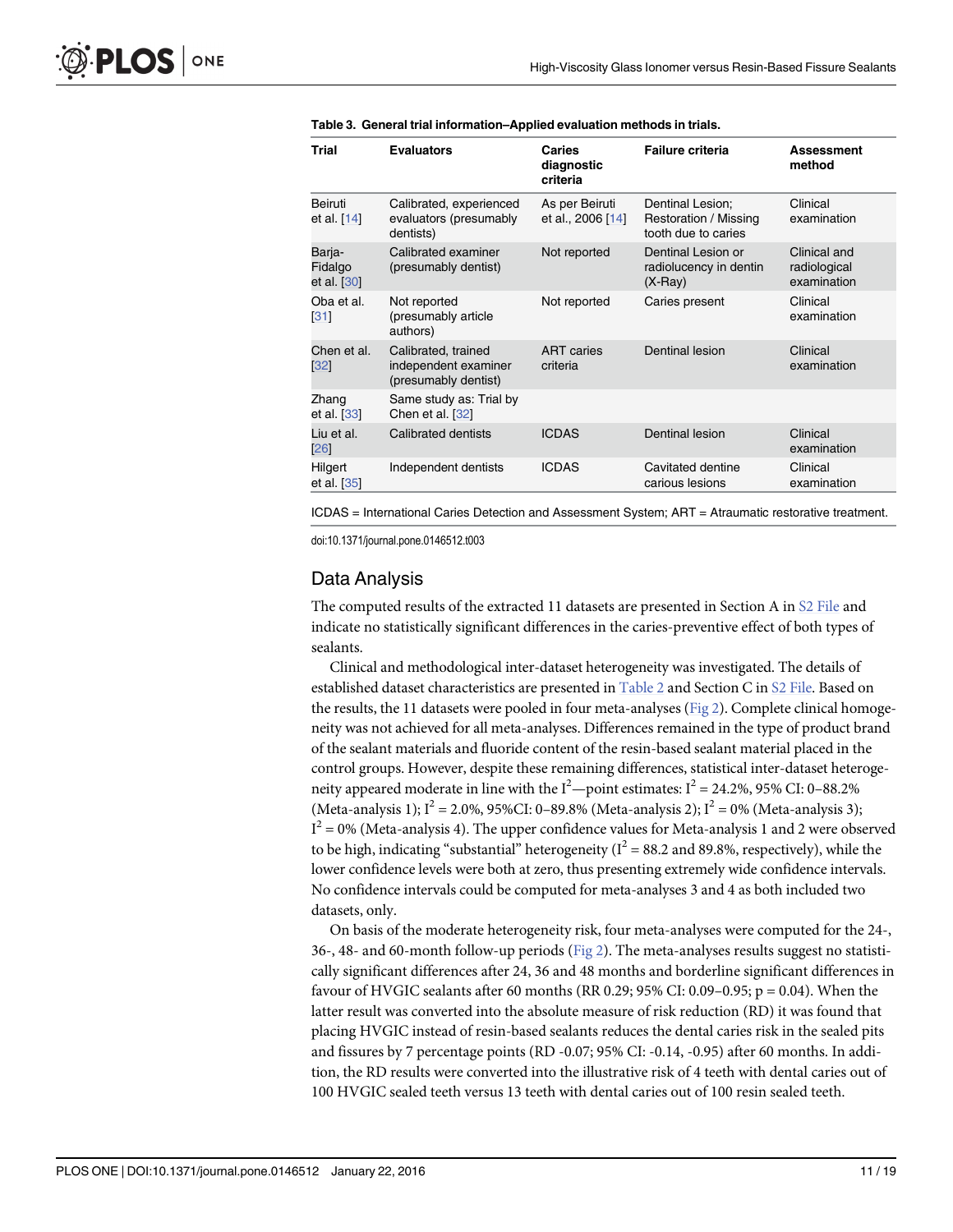Fissure sealants

01 HVGIC vs Resin

<span id="page-11-0"></span>**Review** 

Comperison:

| Study<br>or sub-category                                                               | <b>HVGIC</b><br>n/N                                                               | <b>Resin</b><br>n/N | RR (random)<br>95% CI          | Weight<br>%. | RR (random)<br>95% CI |
|----------------------------------------------------------------------------------------|-----------------------------------------------------------------------------------|---------------------|--------------------------------|--------------|-----------------------|
| 01 24-months follow-up                                                                 |                                                                                   |                     |                                |              |                       |
| 01                                                                                     | 0/154                                                                             | 5/161               |                                | 5.87         | $0.10$ $[0.01, 1.70]$ |
| 07                                                                                     | 7/415                                                                             | 5/452               |                                | 28.42        | $1.52$ $[0.49, 4.77]$ |
| 09                                                                                     | 13/179                                                                            | 7/178               |                                | 39.02        | $1.85$ $[0.75, 4.52]$ |
| 10                                                                                     | 4/60                                                                              | 7/143               |                                | 26.69        | $1.36$ $[0.41, 4.48]$ |
| Subtotal (95% CI)                                                                      | 808                                                                               | 934                 |                                | 100.00       | 1.36 [0.66, 2.78]     |
| Total events: 24 (HVGIC), 24 (Resin)                                                   |                                                                                   |                     |                                |              |                       |
| Test for overall effect: $Z = 0.84$ (P = 0.40)                                         | Test for heterogeneity: Chi <sup>2</sup> = 3.96, df = 3 (P = 0.27), $I^2$ = 24.2% |                     |                                |              |                       |
| 02 36-months follow-up                                                                 |                                                                                   |                     |                                |              |                       |
| 02                                                                                     | 3/154                                                                             | 7/138               |                                | 23.99        | $0.38$ $[0.10, 1.46]$ |
| 06                                                                                     | 6/56                                                                              | 8/81                |                                | 36.04        | $1.08$ $[0.40, 2.96]$ |
| 11                                                                                     | 6/51                                                                              | 12/120              |                                | 39.97        | $1.18$ $[0.47, 2.96]$ |
| Subtotal (95% CI)                                                                      | 261                                                                               | 339                 |                                | 100.00       | $0.90$ $[0.49, 1.67]$ |
| Total events: 15 (HVGIC), 27 (Resin)<br>Test for overall effect: $Z = 0.32$ (P = 0.75) | Test for heterogeneity: Chi <sup>2</sup> = 2.04, df = 2 (P = 0.36), $I^2$ = 2.0%  |                     |                                |              |                       |
| 03 48-months follow-up                                                                 |                                                                                   |                     |                                |              |                       |
| 03                                                                                     | 4/143                                                                             | 8/123               |                                | 38.79        | $0.43$ $[0.13, 1.39]$ |
| 08                                                                                     | 9/345                                                                             | 14/396              |                                | 61.21        | $0.74$ $[0.32, 1.68]$ |
| Subtotal (95% CI)                                                                      | 488                                                                               | 519                 |                                | 100.00       | $0.62$ $[0.31, 1.21]$ |
| Total events: 13 (HVGIC), 22 (Resin)                                                   |                                                                                   |                     |                                |              |                       |
|                                                                                        | Test for heterogeneity: Chi <sup>2</sup> = 0.54, df = 1 (P = 0.46), $P = 0\%$     |                     |                                |              |                       |
| Test for overall effect: $Z = 1.40$ (P = 0.16)                                         |                                                                                   |                     |                                |              |                       |
| 04 60-months follow-up                                                                 |                                                                                   |                     |                                |              |                       |
| 04                                                                                     | 1/80                                                                              | 6/76                |                                | 35.30        | $0.16$ $[0.02, 1.28]$ |
| 05                                                                                     | 2/21                                                                              | 7/28                |                                | 64.70        | $0.38$ $[0.09, 1.65]$ |
| Subtotal (95% CI)                                                                      | 101                                                                               | 104                 |                                | 100.00       | $0.29$ $[0.09, 0.95]$ |
| Total events: 3 (HVGIC), 13 (Resin)                                                    |                                                                                   |                     |                                |              |                       |
|                                                                                        | Test for heterogeneity: Chi <sup>2</sup> = 0.46, df = 1 (P = 0.50), $I^2 = 0\%$   |                     |                                |              |                       |
| Test for overall effect: $Z = 2.05$ (P = 0.04)                                         |                                                                                   |                     |                                |              |                       |
|                                                                                        |                                                                                   | 0.001               | 0.01<br>0.1<br>10              | 100<br>1000  |                       |
|                                                                                        |                                                                                   |                     | Favours HVGIC<br>Favours resin |              |                       |

[Fig 2. M](#page-10-0)eta-analysis results. HVGIC = High viscosity glass-ionomer cement; n = Number of sealed teeth with caries (events); N = Number of evaluated teeth; RR = Relative risk; CI = 95% Confidence interval. Number of datasets (DS) extracted from trials: 01–04 = Beiruti et al.; 05 = Barja-Fidalgo et al.; 06 = Oba et al.; 07 = Chen et al.\*; 08 = Zhang et al.\*; 09 = Liu et al.; 10,11 = Hilgert et al. \*Reports of different follow-up periods from same trial.

doi:10.1371/journal.pone.0146512.g002

The point estimates and upper confidence levels after 24, 36, 48 and 60 months of RR 1.36; RR 0.90; RR 0.62; RR 0.29 and 2.78; 1.67; 1.21; 0.95, respectively, further suggest a chronological trend in favour of HVGIC above resin-based sealants (Fig 2).

Pooling of the data increased statistical power sufficiently (Section A in [S2 File](#page-16-0)). However, none of the results exceeded the threshold of 0.5% (Risk difference), thus insufficient precision of the established evidence for clinical guidance was assumed.

## Assessment of Internal Trial Validity/Bias Risk

Assessment of selection- and performance-/detection bias risk was based on verbatim quotes extracted from all accepted trials (Section B in  $S2$  File). The assessment results are presented in [Table 4](#page-12-0). On this basis, the internal trial validity was judged to be low and the bias risk high for all trials. Only one trial reported (published as two trial reports with varying follow up periods) the use of adequate methods for random sequence generation and concealment of the random sequence in order to prevent direct observation [\[32,33\]](#page-17-0) and one trial reported the use of adequate methods for random sequence generation [[30\]](#page-17-0). The unit of randomisation and the unit of reported statistical analysis was not the same in five trial reports [[14,30](#page-17-0),[32,33,](#page-17-0)[35\]](#page-18-0). Of these,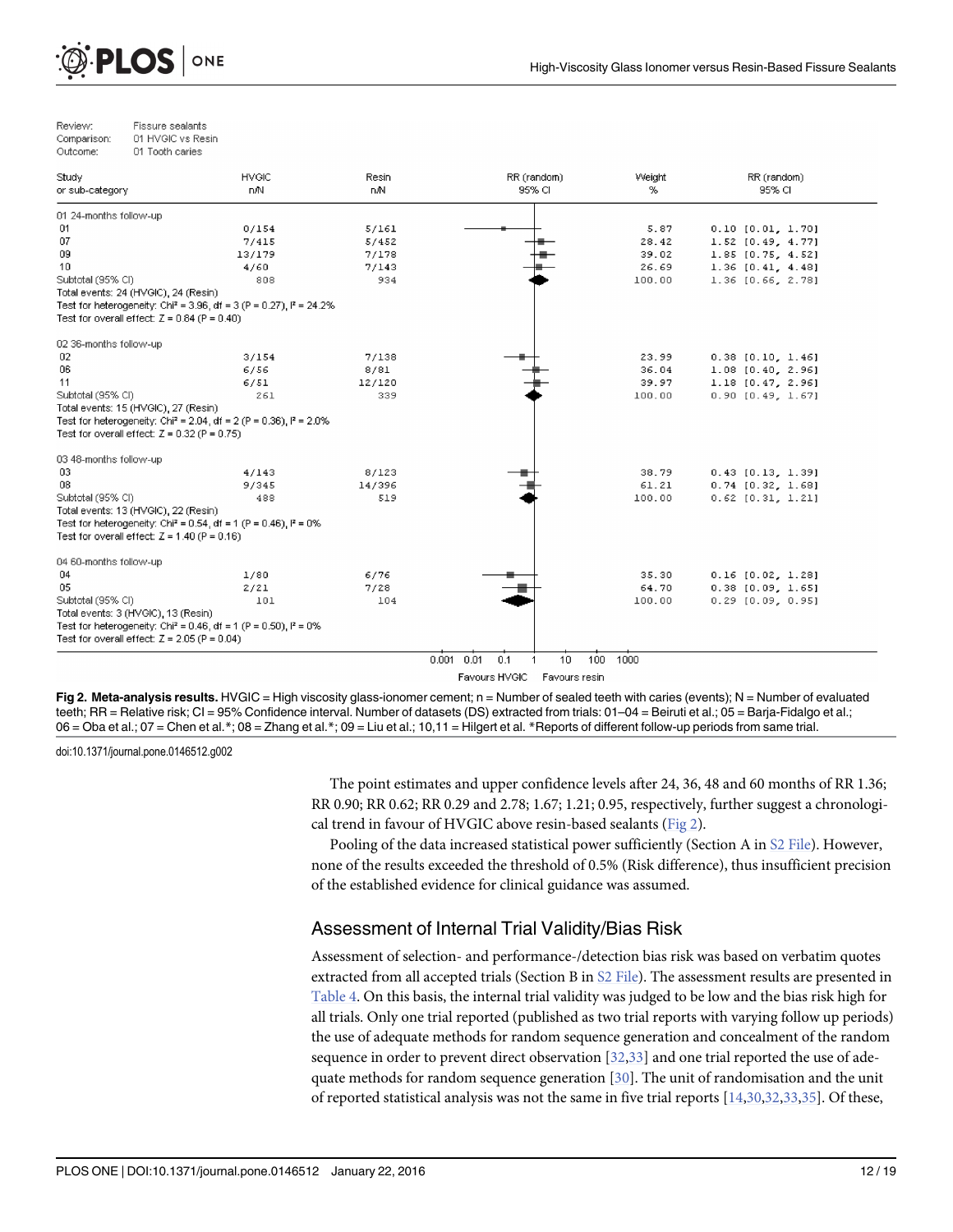| Trial                     | Selection bias risk |                  | Detection and performance bias risk |                   |
|---------------------------|---------------------|------------------|-------------------------------------|-------------------|
|                           |                     | <b>Operators</b> | <b>Patients</b>                     | <b>Evaluators</b> |
| Beiruti et al. [14]       | 0                   | 0                |                                     | 0                 |
| Barja-Fidalgo et al. [30] | D                   | $\Omega$         |                                     |                   |
| Oba et al. [31]           | $\Omega$            | 0                | $\Omega$                            | 0                 |
| Chen et al. [32]          | С                   | $\Omega$         |                                     | 0                 |
| Zhang et al. [33]         | C                   | $\Omega$         | $\Omega$                            |                   |
| Liu et al. [26]           | 0                   | $\Omega$         |                                     | 0                 |
| Hilgert et al. [35]       | 0                   |                  | в                                   |                   |

<span id="page-12-0"></span>[Table 4.](#page-11-0) Assessment of Selection-, Detection/Performance bias risk.

Selection bias risk:

Score 0 = No Adequate random sequence generation method reported / No method reported for concealing the random sequence allocation that may prevent its direct observation and its correct prediction

Score  $D = No$  method reported for concealing the random sequence allocation that may prevent its direct observation and its correct prediction

Score C = No method reported for concealing the random sequence allocation that may prevent its correct prediction

Detection and performance bias risk:

Score 0 = No adequate method reported for masking/blinding of patients and clinicians and evaluators Score  $B = No$  evidence that shows masking/blinding was successful throughout the trial

doi:10.1371/journal.pone.0146512.t004

three trials reported the patient  $[14,30,32,33]$  $[14,30,32,33]$  $[14,30,32,33]$  and one trial reported the school as the unit of randomisation [\[35\]](#page-18-0) while using the sealed tooth as the unit of analysis. One trial that was reported in two trial reports [[32](#page-17-0),[33](#page-17-0)] applied some form of statistical correction against data clustering. Two trials  $[26,31]$  $[26,31]$  $[26,31]$  reported the sealed teeth as unit of randomisation and analysis. None of the trials reported adequate methods of clinical operator masking as to the type of sealant placed (high performance bias risk) or adequate methods for masking evaluators during trial assessment (high detection bias risk). In addition, high attrition bias risk was identified for all trials (Tables  $\frac{5}{2}$  $\frac{5}{2}$  $\frac{5}{2}$  and  $\frac{6}{2}$  $\frac{6}{2}$  $\frac{6}{2}$ ).

The risk for publication bias could not be assessed due to insufficient data ( $N < 10$ ) per time frame (24-, 36-, 48- and 60-month follow-up periods)

## **Discussion**

### Limitations of the Systematic Review Method

The aim of this systematic review was to answer the question as to whether, in patients with fully erupted permanent molar teeth, high-viscosity glass-ionomer based fissure sealants are less effective in protecting against carious lesions in occlusal pits and fissures than resin-based fissure sealants. During this systematic review, non-English publications were excluded. It has been shown that the inclusion of non-English trials has little effect on summary treatment effect estimates and thus can be assumed as confirmatory of trial results published in English [\[36,37\]](#page-18-0). Language restricted meta-analyses, compared to language inclusive meta-analyses, do not differ in their effect size estimates (ROR 50.98; 95% CI: 0.81–1.17) [\[37\]](#page-18-0). Furthermore, treatment effect estimates from non-English studies are shown in some cases to be 16% more beneficial (Ratio of estimates 0.84; 95% CI: 0.74-0.97;  $p = 0.011$ ) than that of results published in English [\[36\]](#page-18-0) and thus may introduce some level of overestimation into meta-analysis results.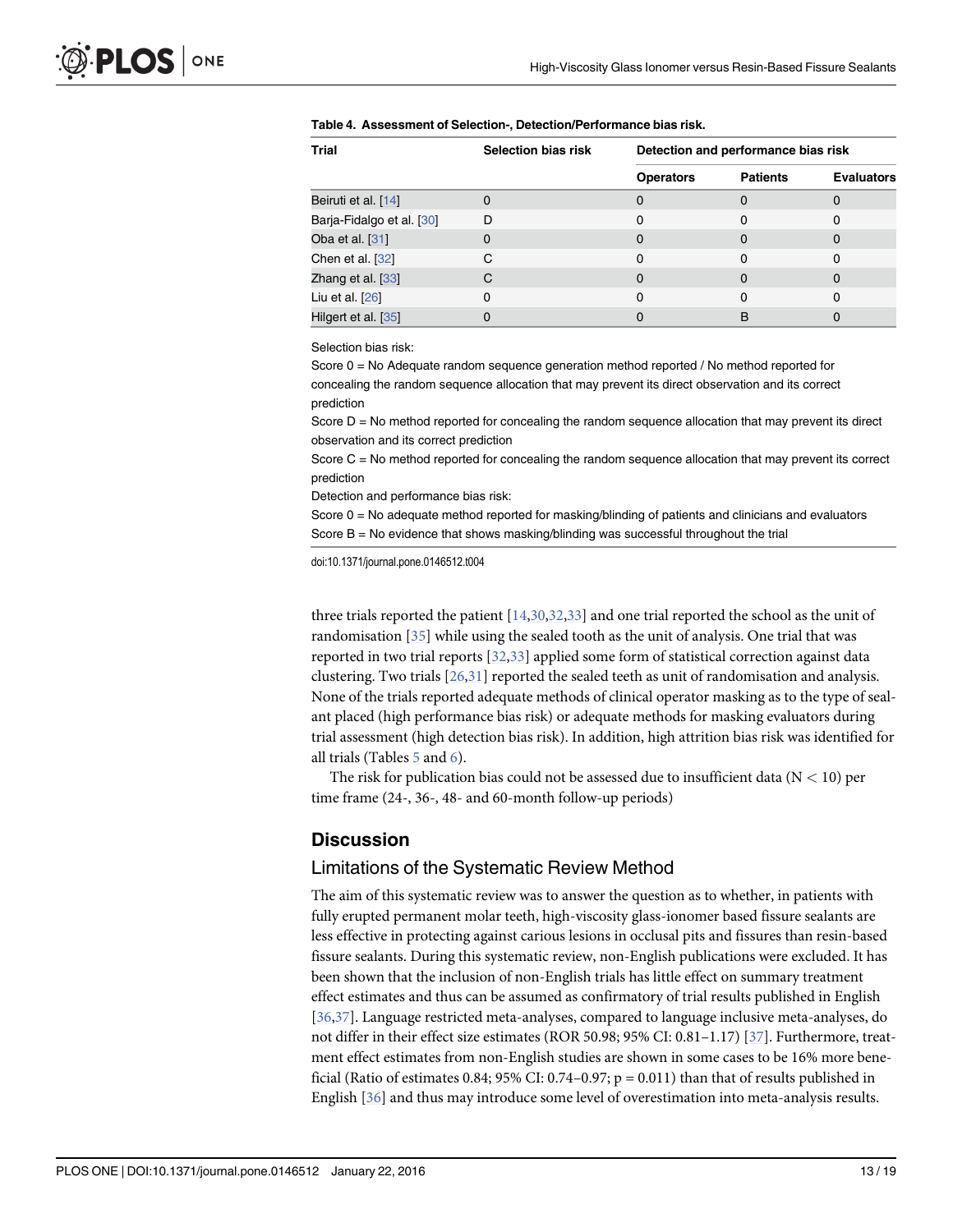| Trial                     | DS               |            | <b>HVGIC group</b> |          |            | Resin group |                |           | LTF adjusted effect estimate |                | estimate  | <b>Original effect</b> |      | <b>Bias risk</b> |
|---------------------------|------------------|------------|--------------------|----------|------------|-------------|----------------|-----------|------------------------------|----------------|-----------|------------------------|------|------------------|
|                           |                  | <b>LTF</b> | $N = BSL$ teeth    | $n+$ LTF | <b>LTF</b> | $N+LTF$     | n              | <b>RR</b> | 95% CI                       | P              | <b>RR</b> | 95% CI                 | P    |                  |
| Beiruti et al. [14]       | 01               | 26         | 180                | 26       | 19         | 180         | 5              | 5.20      | $2.04 - 13.24$               | $0.0005**$     | 0.10      | $0.01 - 1.70$          | 0.11 | <b>Yes</b>       |
| Beiruti et al. [14]       | 02               | 26         | 180                | 29       | 42         | 180         | $\overline{7}$ | 4.14      | $1.86 - 9.21$                | $0.0005**$     | 0.38      | $0.10 - 1.16$          | 0.16 | Yes              |
| Beiruti et al. [14]       | 03               | 37         | 180                | 41       | 57         | 180         | 8              | 5.13      | $2.47 - 10.62$               | $< 0.0001**$   | 0.43      | $0.13 - 1.39$          | 0.16 | <b>Yes</b>       |
| Beiruti et al. [14]       | 04               | 100        | 180                | 101      | 104        | 180         | 6              | 16.83     | 7.58-37.36                   | $< 0.00001$ ** | 0.16      | $0.02 - 1.28$          | 0.08 | Yes              |
| Barja-Fidalgo et al. [30] | 05               | 25         | 46                 | 27       | 18         | 46          | $\overline{7}$ | 3.86      | $1.87 - 7.96$                | $0.0003**$     | 0.38      | $0.09 - 1.65$          | 0.20 | <b>Yes</b>       |
| Oba et al. [31]           | 06               | 35         | 91                 | 41       | 35         | 116         | 8              | 6.53      | $3.22 - 13.24$               | $< 0.00001$ ** | 1.08      | $0.40 - 2.96$          | 0.87 | Yes              |
| Chen et al. [32]          | 07               | 35         | 450                | 42       | 26         | 478         | 5              | 8.92      | $3.56 - 22.35$               | $< 0.00001$ ** | 1.52      | $0.49 - 4.77$          | 0.47 | Yes.             |
| Zhang et al. [33]         | 08               | 105        | 450                | 114      | 82         | 478         | 14             | 8.65      | 5.04-14.84                   | $< 0.00001$ ** | 0.74      | $0.32 - 1.68$          | 0.47 | Yes              |
| Liu et al. $[26]$         | 09               | 15         | 194                | 28       | 11         | 189         | 7              | 3.90      | $1.74 - 8.70$                | $0.0009**$     | 1.84      | $0.75 - 4.52$          | 0.18 | <b>Yes</b>       |
| Hilgert et al. [35]       | 10 <sup>10</sup> | 9          | 69                 | 10       | 26         | 169         | $\overline{7}$ | 3.50      | $1.39 - 8.82$                | $0.008**$      | 1.36      | $0.41 - 4.48$          | 0.61 | Yes              |
| Hilgert et al. [35]       | 11               | 18         | 69                 | 24       | 49         | 169         | 12             | 4.90      | $2.60 - 9.23$                | $< 0.00001$ ** | 1.18      | $0.47 - 2.96$          | 0.73 | <b>Yes</b>       |

#### <span id="page-13-0"></span>[Table 5.](#page-12-0) Assessment of attrition bias risk–Worst-case scenario.

LTF = Number of restorations lost to follow-up; Vol. = Journal volume; DS = Dataset number; N = Number of restorations evaluated; BSL = Number of restorations at baseline; n = Number of failed restorations; RR = Risk ratio; CI = Confidence interval;

\*Difference statistically significant in favour of test group;

\*\* Difference statistically significant in favour of control group.

doi:10.1371/journal.pone.0146512.t005

Thus excluding non-English trials from the systematic review may not have lead to biased results but may have resulted in more conservative treatment effects instead.

Further possible limitations of the applied systematic review methodology include the pooling of datasets from parallel group trials with that from split-mouth studies, the remaining clinical heterogeneity of pooled datasets and lack of publication bias assessment. While it has been reported that data from split-mouth studies require a different statistical analysis than that

| Trial                     | DS |     | <b>HVGIC group</b> |                |            | Resin group |         |           | <b>LTF adjusted effect estimate</b> |              |           | Original effect estimate |      | <b>Bias risk</b> |
|---------------------------|----|-----|--------------------|----------------|------------|-------------|---------|-----------|-------------------------------------|--------------|-----------|--------------------------|------|------------------|
|                           |    | LTF | N+LTF teeth        | n              | <b>LTF</b> | $N = BSL$   | $n+LTF$ | <b>RR</b> | 95% CI                              | р            | <b>RR</b> | 95% CI                   | p    |                  |
| Beiruti et al. [14]       | 01 | 26  | 180                | 0              | 19         | 180         | 24      | 0.02      | $0 - 0.33$                          | $0.006*$     | 0.10      | $0.01 - 1.70$            | 0.11 | <b>Yes</b>       |
| Beiruti et al. [14]       | 02 | 26  | 180                | 3              | 42         | 180         | 49      | 0.06      | $0.02 - 0.19$                       | $< 0.00001*$ | 0.38      | $0.10 - 1.16$            | 0.16 | Yes              |
| Beiruti et al. [14]       | 03 | 37  | 180                | $\overline{4}$ | 57         | 180         | 65      | 0.06      | $0.02 - 0.17$                       | $< 0.00001*$ | 0.43      | $0.13 - 1.39$            | 0.16 | Yes              |
| Beiruti et al. [14]       | 04 | 100 | 180                |                | 104        | 180         | 110     | 0.01      | $0 - 0.06$                          | $< 0.00001*$ | 0.16      | $0.02 - 1.28$            | 0.08 | Yes              |
| Barja-Fidalgo et al. [30] | 05 | 25  | 46                 | $\overline{2}$ | 18         | 46          | 25      | 0.08      | $0.02 - 0.32$                       | $0.0003*$    | 0.38      | $0.09 - 1.65$            | 0.20 | Yes              |
| Oba et al. [31]           | 06 | 35  | 91                 | 6              | 35         | 116         | 43      | 0.18      | $0.08 - 0.40$                       | $< 0.0001*$  | 1.08      | $0.40 - 2.96$            | 0.87 | Yes              |
| Chen et al. [32]          | 07 | 35  | 450                | $\overline{7}$ | 26         | 478         | 31      | 0.24      | $0.11 - 0.54$                       | $0.0006*$    | 1.52      | $0.49 - 4.77$            | 0.47 | Yes              |
| Zhang et al. [33]         | 08 | 105 | 450                | 9              | 82         | 478         | 96      | 0.10      | $0.05 - 0.19$                       | $< 0.00001*$ | 0.74      | $0.32 - 1.68$            | 0.47 | Yes              |
| Liu et al [26]            | 09 | 15  | 194                | 13             | 11         | 189         | 18      | 0.70      | $0.35 - 1.40$                       | 0.31         | 1.84      | $0.75 - 4.52$            | 0.18 | <b>No</b>        |
| Hilgert et al. [35]       | 10 | 9   | 69                 | 4              | 26         | 169         | 33      | 0.30      | $0.11 - 0.81$                       | $0.02*$      | 1.36      | $0.41 - 4.48$            | 0.61 | Yes              |
| Hilgert et al. [35]       | 11 | 18  | 69                 | 6              | 49         | 169         | 61      | 0.24      | $0.11 - 0.53$                       | $0.0004*$    | 1.18      | $0.47 - 2.96$            | 0.73 | <b>Yes</b>       |

#### [Table 6.](#page-12-0) Assessment of attrition bias risk–Best-case scenario.

LTF = Number of restorations lost to follow-up; Vol. = Journal volume; DS = Dataset number; N = Number of restorations evaluated; BSL = Number of restorations at baseline; n = Number of failed restorations; RR = Risk ratio; CI = Confidence interval;

\*Difference statistically significant in favour of test group;

\*\* Difference statistically significant in favour of control group.

doi:10.1371/journal.pone.0146512.t006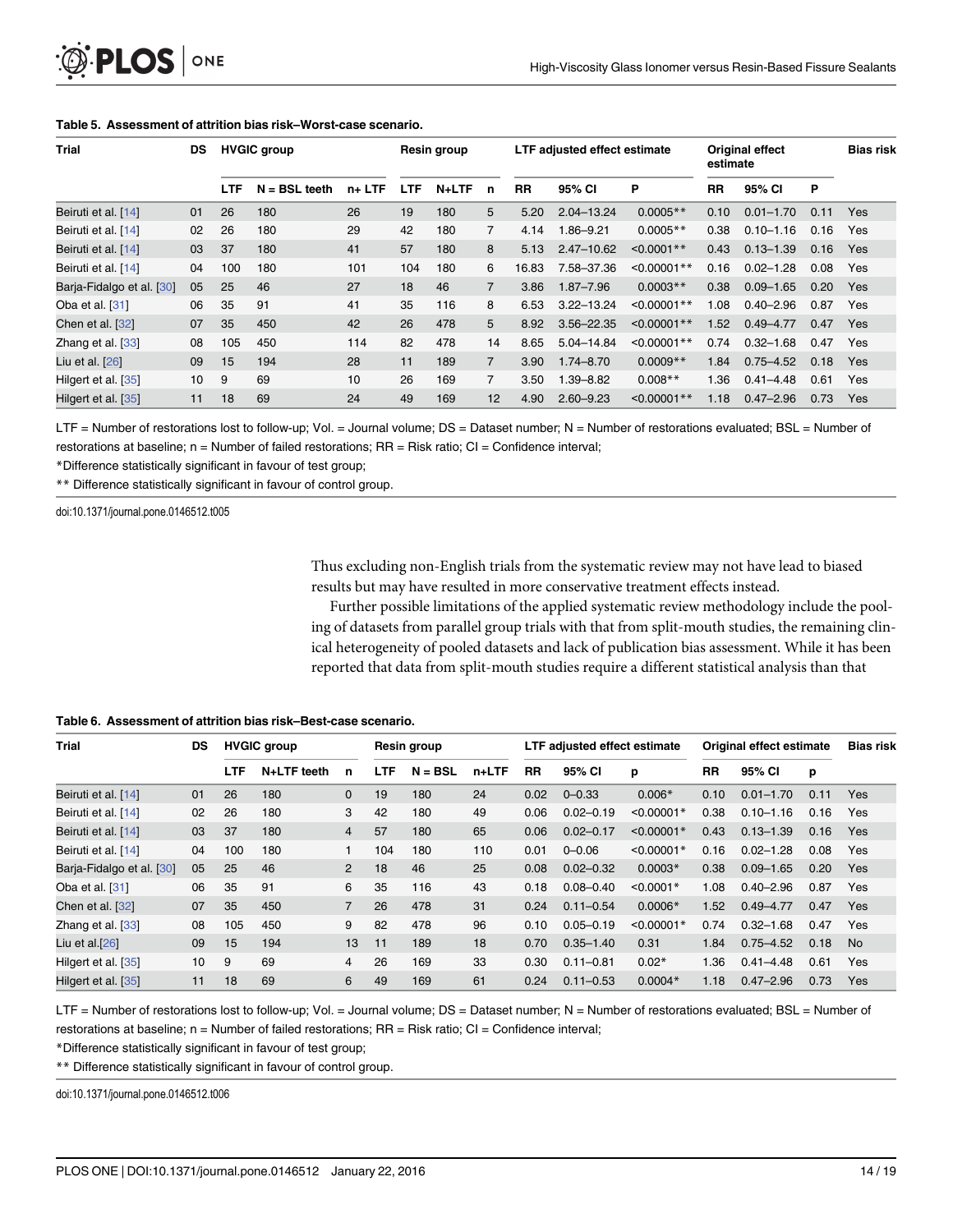<span id="page-14-0"></span>from parallel group trials [[38](#page-18-0)], empirical evidence suggests that the differences in effect size estimates, including the 95% confidence intervals, between the two study types are minor [\[39\]](#page-18-0). For this reason the effect of such methodological heterogeneity on the pooled analysis result was assumed as minor and thus split-mouth data (DS 06 and 09) was pooled in two meta-analyses during this systematic review. The results of the dataset DS 06 and 09 versus DS 02 and 07 for meta-analysis 1 and 2, respectively, confirm the prior assumption of no significant differences between effect size estimates from the two study designs ([Fig 2\)](#page-11-0). A number of differences in the treatment settings, treatment procedures, applied sealant materials, tooth selection criteria or trial evaluation have been observed (Tables [1](#page-7-0) and [3](#page-10-0)). In principle, these differences, such as e.g. the presence of fluoride in some resin-based sealant materials and not in others or the differences in applied sealant brands, may have contributed to some level of clinical in-betweentrial heterogeneity. However, they do not seem to have had any major impact on the overall heterogeneity as the  $I^2 = 0\%$  for the 48- and 60- months follow-up period and 24.2% to 2.0% for 24- and 36-months follow-up period suggest [\(Fig 2](#page-11-0)). In line with Cochrane Collaboration recommendation, the measured heterogeneity may thus suggest only moderate statistical heterogeneity without any large effect on the meta-analysis results.

Datasets at 24- and 36- month follow-up periods presented high  $I^2$ - upper confidence levels of 88.2 and 89.8%, respectively. However, as the lower confidence values were both zero, the resulting extremely wide  $I^2$ - confidence intervals may be ascribed to the existing low number of events ([Fig 2](#page-11-0)) rather than to a high statistical in-between-datasets heterogeneity. Because a high overlap of the confidence intervals of the individual dataset results could be observed [\(Fig](#page-11-0) [2\)](#page-11-0) suggesting low statistical heterogeneity, it was decided to pool the data for the 24- and 36 month follow-up periods, despite the high  $I^2$ - upper confidence levels.

## Assessment of Trial Validity/Bias Risk

The results of all of the accepted trials appear to be of high selection-, detection/performanceand attrition bias risk. All trials failed to report on evidence of successful sequence allocation and allocation concealment results and most on necessary details about how allocation concealment was attempted [\(Table 4](#page-12-0); Section B in [S2 File:](#page-16-0) Verbatim quotes). For these reasons, none of the accepted trials have provided any guarantee that each trial subject had an equal chance of being allocated to either treatment group. Thus, the internal validity of the systematic results needs to be regarded as low, due to selection bias risk. In addition, none of the trials used the patient as both, the unit of randomisation and the unit of analysis ([S2 File](#page-16-0) / Section 2B), which means that trial results are not based on an even distribution of patient characteristics between both intervention groups. Trials used the sealed tooth as unit of analysis, while randomizing the patient  $[14,30,32,33]$  $[14,30,32,33]$  and in one instance the school [\[32](#page-17-0)]. This will have let to clustering of data in individual patients without statistical correction in most cases, thus affecting the precision of the effect estimates by artificially narrowing its confidence intervals.

Owing to visible differences between the sealant materials, e.g. the surface of resin-based sealants being of more smooth appearance than that of HVGIC sealants, successful patient and operator blinding appeared not to be possible from the onset in all accepted trials. Therefore, allocation to either group was visible to patients, operators and evaluators and the risk of performance- and detection bias need to be regarded as high. Potential knowledge of superiority claims, e.g. dental association's statements in favor of resin-based sealants above that of HVGIC [\[40\]](#page-18-0), may or may not have affected oral hygiene behavior of patients and the quality of placing the sealants by operators (performance bias risk), as well as the application of different rigor by evaluators in their assessment of the different treatment groups (detection bias risk). A potential lack of adequate and successful randomisation of subjects may have resulted in an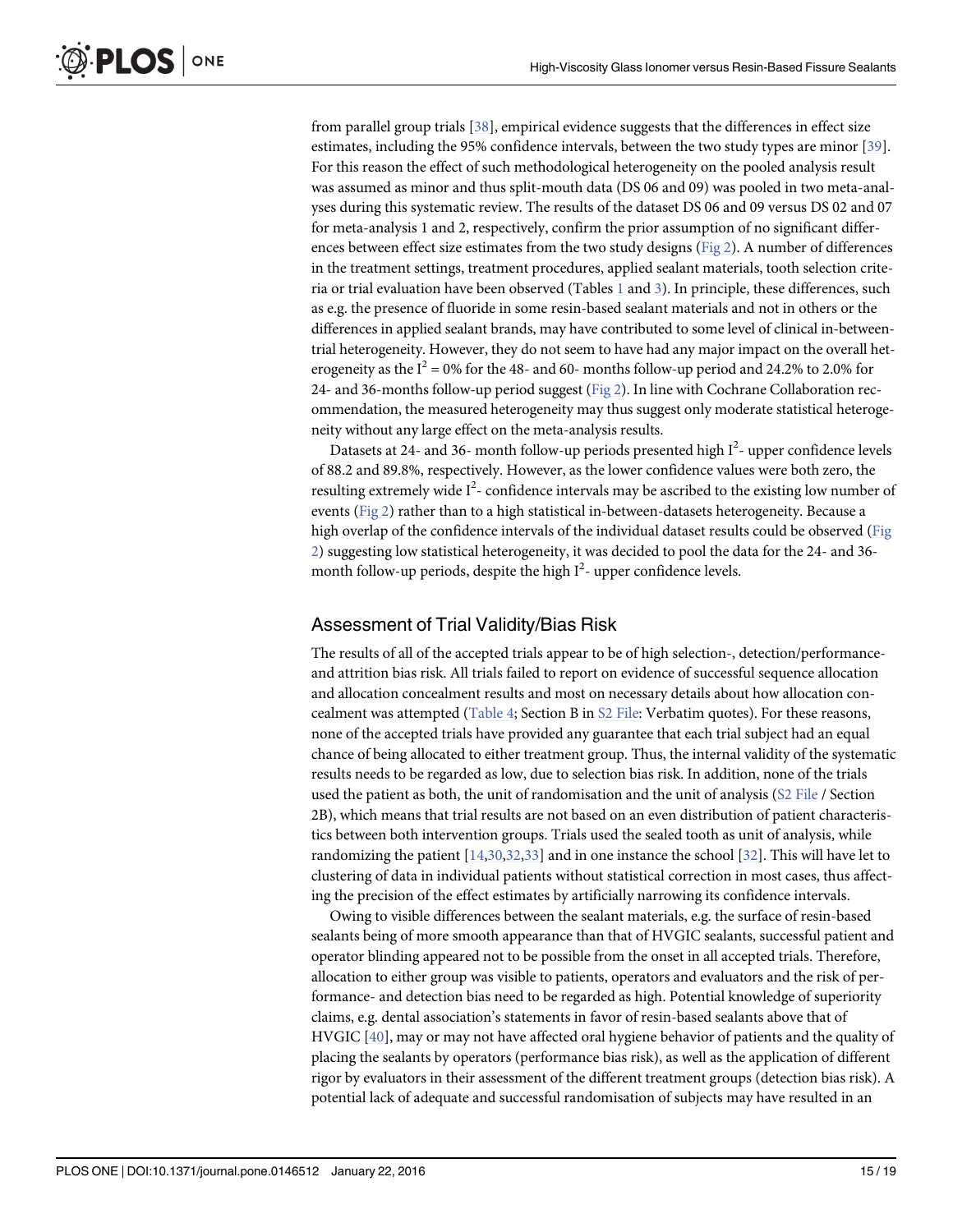unequal distribution of confounding factors that may have influenced the results. Such factors are baseline caries experience, caries activity, level of exposure to external fluoride sources, differences in population based caries risk [\(Table 1\)](#page-7-0) and differences in oral hygiene behavior and these factors were not all adequately reported in the accepted trials.

Based on the quantitative assessment (Tables [5](#page-13-0) and [6](#page-13-0)), attrition bias risk may be regarded as high for all 11 datasets. Due to the number of subjects reported in all trials lost to-follow-up, the calculated results for either of the two extreme scenarios differed significantly from the established trial results. While the latter indicated no statistically significant difference in the failure rate between both types of sealants, the results of all datasets in the assumed "worstcase" scenario indicated in favor ( $p<0.05$ ) of resin-based sealants while 10 out of 11 dataset results in the assumed "best-case" scenario indicated in favor (p<0.05) of HVGIC-based sealants. Since the true clinical outcomes of sealed teeth in subjects that were lost to follow-up cannot be known, the presented trial results have to be interpreted with caution as they do not appear to be sufficiently robust against doubts that any inclusion of the results from lost subjects may have yielded different effect estimates for datasets and meta-analysis results.

## Analysis Results

Based on the conducted analyses, all datasets showed no statistically significant differences in effect sizes per dataset. When datasets were pooled during meta-analysis the lack of statistically significant differences in the carious rate of sealed teeth was confirmed for follow-up periods up to 48 months [\(Fig 2](#page-11-0)). A borderline significance (RR 0.29, 95% CI: 0.09–0.95; p = 0.04) in favour of HVGIC was established after the period of 60 months. This result suggests that teeth sealed with HVGIC have a 71% lower chance of being affected by dental carious lesions than if they were sealed with resin composite. The consequent illustrative risk shows that 4 out of 100 teeth sealed with HVGIC were carious compared to 13 out of 100 teeth sealed with resin composite. In answer to the review question, the currently available evidence suggest that in patients with fully erupted permanent molar teeth, HVGIC based fissure sealants appear not less effective to protect against dental carious lesions in occlusal pits and fissures than resin-based fissure sealants.

The established indicative evidence of a possibly superior caries-preventive effect of HVGIC above that of resin-based sealants remains poor and requires corroboration through future research. In addition, high risk of selection-, performance/detection- and attrition bias (Tables  $4-6$  $4-6$ ) questions whether the currently available evidence can be regarded as valid. So far, the current clinical evidence appears to suggest that:

- 1. Inferiority claims against HVGIC in comparison to resin-based sealants as current goldstandard are not supported;
- 2. A similar caries-preventive efficacy of HVGIC and resin-based sealants after a period of 48 months in permanent molar teeth appears to exist but remains challenged by high bias risk;
- 3. The evidence concerning a possible superiority of HVGIC above resin-based sealants after 60 months is poor (even if the high bias risk is disregarded) due to imprecision and requires corroboration through future research.

## Recommendations for Further Research

The available evidence remains limited by bias risk. Future randomised control trials using parallel group study design with sufficiently high number of subjects per intervention group are needed. Such trials should apply adequate methods for randomised subject allocation and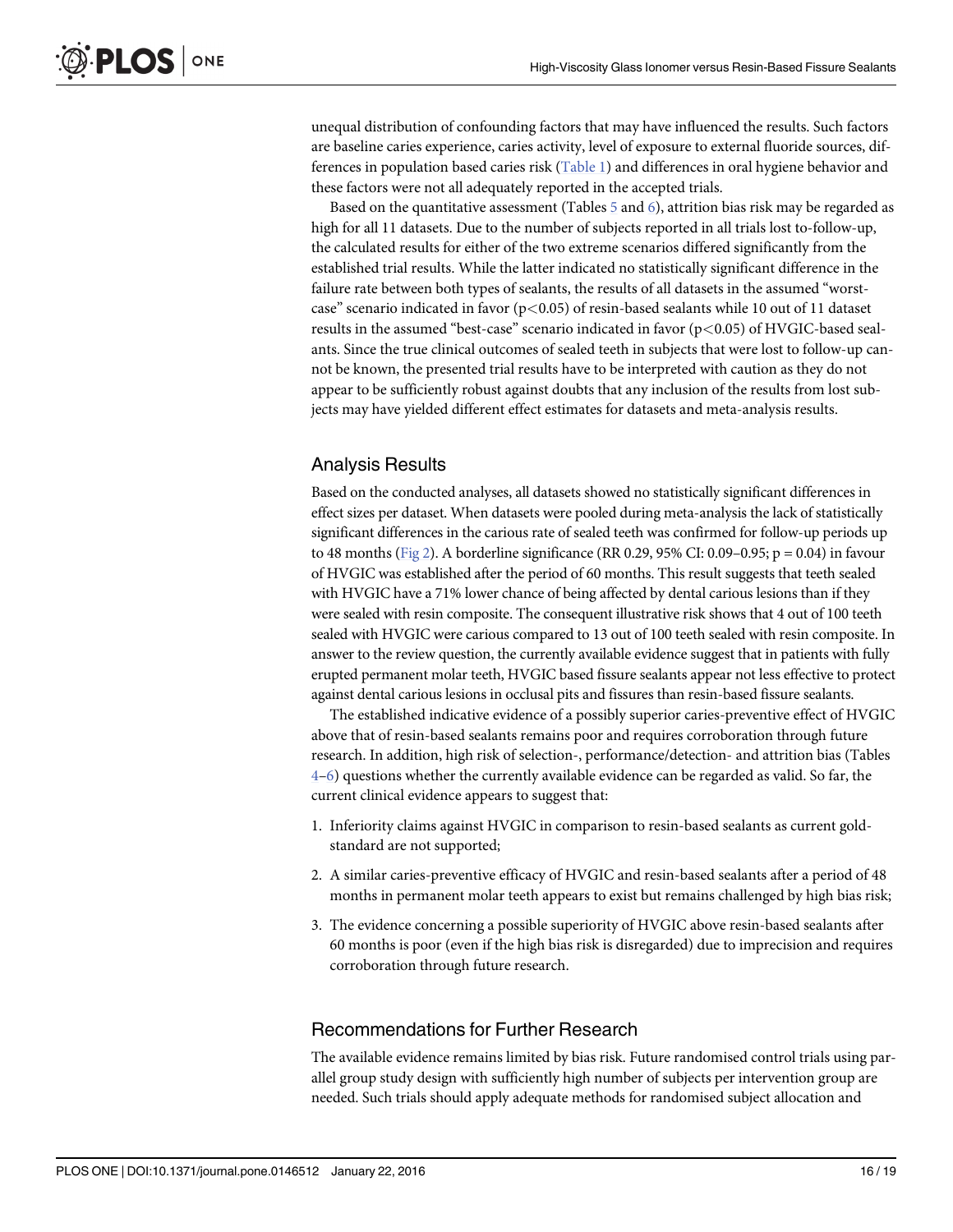<span id="page-16-0"></span>allocation concealment. In addition, future trials should include the Berger-Exner test [[41](#page-18-0)] in order to investigate any possible inclusion of third order selection bias during the trial.

## **Conclusions**

The currently available evidence does not support the claim that in patients with fully erupted permanent molar teeth, HVGIC based fissure sealants are less effective to protect against dental carious lesions in occlusal pits and fissures than resin-based fissure sealants. However, the bias risk is high in all identified trials and challenges the validity of the current results. The evidence in support of similar caries-preventive efficacy of HVGIC and resin-based sealants after a period of 48 months and any possible superiority of HVGIC above resin-based sealants after 60 months remains poor and requires corroboration through future research.

## Supporting Information

[S1 File.](http://www.plosone.org/article/fetchSingleRepresentation.action?uri=info:doi/10.1371/journal.pone.0146512.s001) Systematic literature search / Internal validity criteria. (DOC)

[S2 File.](http://www.plosone.org/article/fetchSingleRepresentation.action?uri=info:doi/10.1371/journal.pone.0146512.s002) Data extracted from trial reports.  $(XLS)$ 

[S1 PRISMA 2009 Checklist](http://www.plosone.org/article/fetchSingleRepresentation.action?uri=info:doi/10.1371/journal.pone.0146512.s003). (DOC)

[S1 PRISMA 2009 Flow Diagram](http://www.plosone.org/article/fetchSingleRepresentation.action?uri=info:doi/10.1371/journal.pone.0146512.s004). (DOC)

## Author Contributions

Conceived and designed the experiments: SM. Performed the experiments: SM VY. Analyzed the data: SM. Contributed reagents/materials/analysis tools: SM VY. Wrote the paper: SM VY.

## References

- [1.](#page-1-0) Locker D, Jokovic A, Kay EJ (2003) Prevention. Part 8: The use of pit and fissure sealants in preventing caries in the permanent dentition of children. Br Dent J 195:375–378. PMID: [14551623](http://www.ncbi.nlm.nih.gov/pubmed/14551623)
- 2. Ahovuo-Saloranta A, Forss H, Walsh T, Hiiri A, Nordblad A, Mäkelä M, et al. (2013) Sealants for preventing dental decay in the permanent teeth. Cochrane Database of Syst Rev 3:CD001830.
- [3.](#page-1-0) Wendt LK, Koch G, Birkhed D (2001) Long- term evaluation of a fissure-sealing programme in Public Dental Service clinics in Sweden. Swedish Dent J 25:61–65.
- [4.](#page-1-0) Quiñonez RB, Downs SM, Shugars D, Christensen J, Vann WF Jr (2005) Assessing cost-effectiveness of sealant placement in children. J Public Health Dent 65:82–89. PMID: [15929545](http://www.ncbi.nlm.nih.gov/pubmed/15929545)
- [5.](#page-1-0) Kitchens DH (2005) The Economics of pit and fissure sealants in preventive dentistry: a review. J Contemp Dent Pract 6:95–103. PMID: [16127477](http://www.ncbi.nlm.nih.gov/pubmed/16127477)
- [6.](#page-1-0) Adair SM (2003) The role of sealants in caries prevention programs. J Calif Dent Assoc 31:221–227. PMID: [12693821](http://www.ncbi.nlm.nih.gov/pubmed/12693821)
- 7. Feigal RJ (2002) The use of pit and fissure sealants. Pediatr Dent 24:415–422. PMID: [12412955](http://www.ncbi.nlm.nih.gov/pubmed/12412955)
- [8.](#page-2-0) Simonsen RJ (2002) Pit and fissure sealant: review of the literature. Pediatr Dent 2002, 24:393–414. PMID: [12412954](http://www.ncbi.nlm.nih.gov/pubmed/12412954)
- [9.](#page-1-0) Kühnisch J, Mansmann U, Heinrich-Weltzien R, Hickel R (2012) Longevity of materials for pit and fissure sealing—results from a meta-analysis. Dent Mater 28:298–303. doi: [10.1016/j.dental.2011.11.](http://dx.doi.org/10.1016/j.dental.2011.11.002) [002](http://dx.doi.org/10.1016/j.dental.2011.11.002) PMID: [22137936](http://www.ncbi.nlm.nih.gov/pubmed/22137936)
- [10.](#page-1-0) Smith DC (1998) Development of glass-ionomer cement systems. Biomaterials 19:467–478.
- [11.](#page-1-0) Yengopal V, Mickenautsch S, Bezerra AC, Leal SC (2009) Caries-preventive effect of glass ionomer and resin-based fissure sealants on permanent teeth—a meta analysis. J Oral Sci 51:373–382. PMID: [19776504](http://www.ncbi.nlm.nih.gov/pubmed/19776504)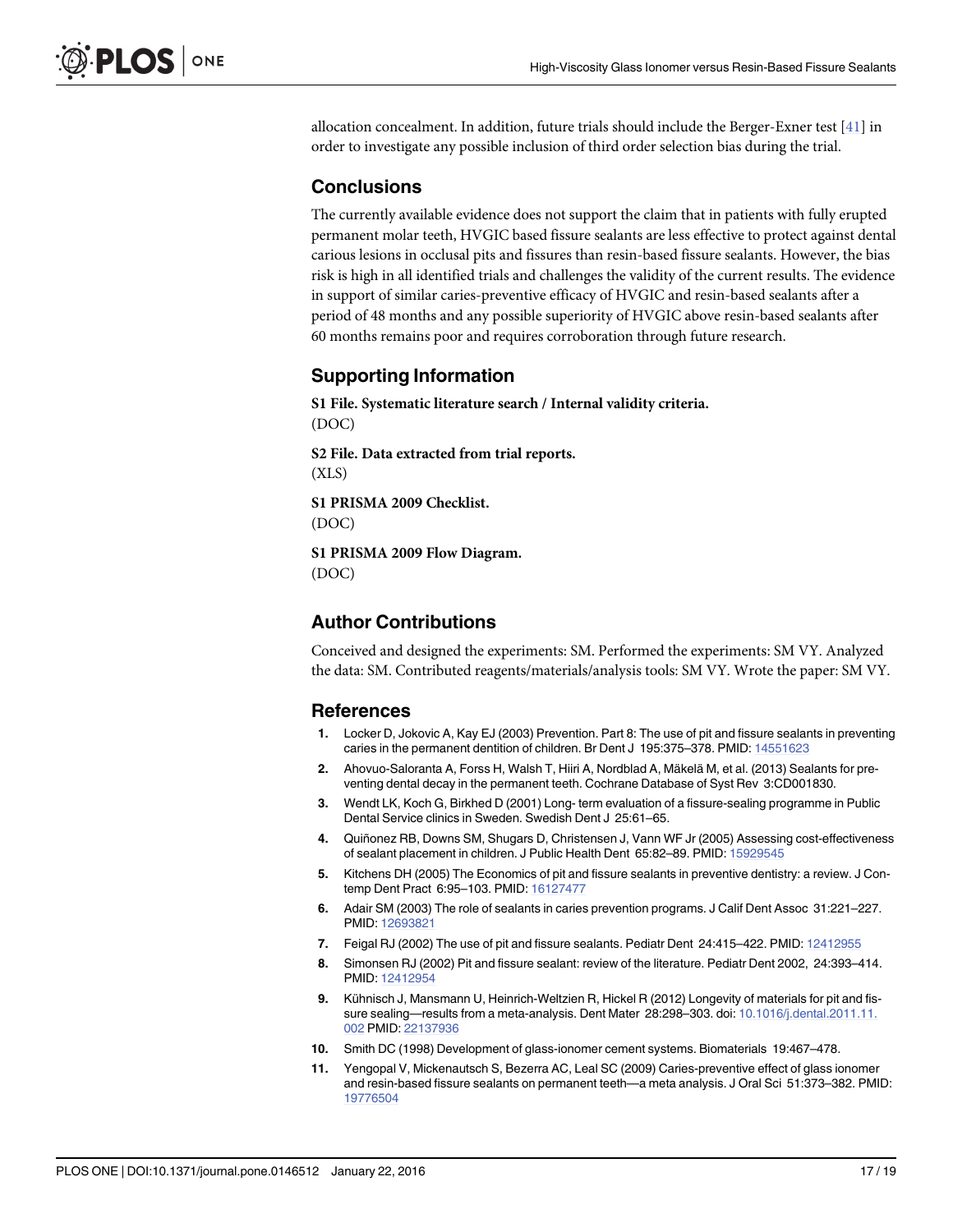- <span id="page-17-0"></span>[12.](#page-1-0) Mickenautsch S, Yengopal V (2011) Caries-preventive effect of glass ionomer and resin-based fissure sealants on permanent teeth: an update of systematic review evidence. BMC Res Notes 4:22. doi: [10.](http://dx.doi.org/10.1186/1756-0500-4-22) [1186/1756-0500-4-22](http://dx.doi.org/10.1186/1756-0500-4-22) PMID: [21276215](http://www.ncbi.nlm.nih.gov/pubmed/21276215)
- [13.](#page-1-0) Mickenautsch S, Yengopal V (2013) The modified Ottawa method to establish the update need of a systematic review: glass-ionomer versus resin sealants for caries prevention. J Appl Oral Sci 21:482-489. doi: [10.1590/1679-775720130014](http://dx.doi.org/10.1590/1679-775720130014) PMID: [24212996](http://www.ncbi.nlm.nih.gov/pubmed/24212996)
- [14.](#page-1-0) Beiruti N, Frencken JE, van't Hof MA, Taifour D, van Palenstein Helderman WH (2006) Caries-preventive effect of a one-time application of composite resin and glass ionomer sealants after 5 years. Caries Res 40:52–59. PMID: [16352882](http://www.ncbi.nlm.nih.gov/pubmed/16352882)
- [15.](#page-1-0) Mickenautsch S, Yengopal V (2013) Direct contra naïve-indirect comparison of clinical failure rates between high-viscosity GIC and conventional amalgam restorations: an empirical study. PLoS One 8: e78397. doi: [10.1371/journal.pone.0078397](http://dx.doi.org/10.1371/journal.pone.0078397) PMID: [24205220](http://www.ncbi.nlm.nih.gov/pubmed/24205220)
- [16.](#page-1-0) Frencken JE, van't Hof MA, Van Amerongen WE, Holmgren CJ (2004) Effectiveness of single-surface ART restorations in the permanent dentition: a meta-analysis. J Dent Res 83:120–123. PMID: [14742648](http://www.ncbi.nlm.nih.gov/pubmed/14742648)
- [17.](#page-2-0) Frencken JE, Pilot T, Songpaisan Y, Phantumvanit P (1996) Atraumatic restorative treatment (ART): rationale, technique, and development. J Public Health Dent 6:135–140.
- [18.](#page-2-0) Yoshida Y, Van Meerbeek B, Nakayama Y, Snauwaert J, Hellemans L, Lambrechts P, et al. (2000) Evidence of chemical bonding at biomaterial-hard tissue interfaces. J Dent Res 79:709–771. PMID: [10728971](http://www.ncbi.nlm.nih.gov/pubmed/10728971)
- [19.](#page-2-0) Mickenautsch S, Yengopal V (2011) Absence of carious lesions at margins of glass-ionomer cement and amalgam restorations: An update of systematic review evidence. BMC Res Notes 4:58. doi: [10.](http://dx.doi.org/10.1186/1756-0500-4-58) [1186/1756-0500-4-58](http://dx.doi.org/10.1186/1756-0500-4-58) PMID: [21396097](http://www.ncbi.nlm.nih.gov/pubmed/21396097)
- [20.](#page-2-0) Mickenautsch S, Yengopal V (2015) Caries-preventive effect of high-viscosity glass ionomer and resinbased fissure sealants on permanent teeth: a systematic review of clinical trials [protocol]. J Minimum Interv Dent 8:1–12.
- [21.](#page-4-0) Higgins JPT, Green S (editors): Cochrane Handbook for Systematic Reviews of Interventions Version 5.1.0 [updated March 2011]–Section 9.5.2. The Cochrane Collaboration, 2011. Available from [www.](http://www.cochrane-handbook.org) [cochrane-handbook.org](http://www.cochrane-handbook.org) (Accessed: 03.01.2012).
- [22.](#page-4-0) Bax L, Yu LM, Ikeda N, Tsuruta H, Moons KGM (2006) Development and validation of MIX: comprehensive free software for meta-analysis of causal research data. BMC Med Res Methodol 6:50. PMID: [17038197](http://www.ncbi.nlm.nih.gov/pubmed/17038197)
- [23.](#page-4-0) Ward S, Jones ML, Pandor A, Holmes M, Ara R, Ryan A, et al. (2007) A systematic review and economic evaluation of statins for the prevention of coronary events. Health Tech Ass 11:14.
- [24.](#page-4-0) Website: Visual Rx-Statin Calculator. Available from [http://www.nntonline.net/visualrx/examples/](http://www.nntonline.net/visualrx/examples/statins/) [statins/](http://www.nntonline.net/visualrx/examples/statins/) (Accessed: 03.01.2012).
- [25.](#page-4-0) Guyatt GH, Oxman AD, Kunz R, Brozek J, Alonso-Coello P, Rind D, et al. J (2011) GRADE guidelines 6. Rating the quality of evidence—imprecision. J Clin Epidemiol 64:1283–1293. doi: [10.1016/j.jclinepi.](http://dx.doi.org/10.1016/j.jclinepi.2011.01.012) [2011.01.012](http://dx.doi.org/10.1016/j.jclinepi.2011.01.012) PMID: [21839614](http://www.ncbi.nlm.nih.gov/pubmed/21839614)
- [26.](#page-4-0) Liu BY, Xiao Y, Chu CH, Lo EC (2014) Glass ionomer ART sealant and fluoride-releasing resin sealant in fissure caries prevention—results from a randomized clinical trial. BMC Oral Health 14:54. doi: [10.](http://dx.doi.org/10.1186/1472-6831-14-54) [1186/1472-6831-14-54](http://dx.doi.org/10.1186/1472-6831-14-54) PMID: [24886444](http://www.ncbi.nlm.nih.gov/pubmed/24886444)
- [27.](#page-4-0) Pocock SJ: Clinical trials—A practical approach. John Wiley & Sons Ltd., 1983: 125.
- [28.](#page-5-0) Mickenautsch S, Yengopal V (2012) Effect of xylitol versus sorbitol: a quantitative systematic review of clinical trials. Int Dent J 62:175–188. doi: [10.1111/j.1875-595X.2011.00113.x](http://dx.doi.org/10.1111/j.1875-595X.2011.00113.x) PMID: [23016999](http://www.ncbi.nlm.nih.gov/pubmed/23016999)
- [29.](#page-5-0) Mickenautsch S, Yengopal V, Banerjee A (2012) Retention of orthodontic brackets bonded with resinmodified GIC versus composite resin adhesives—a quantitative systematic review of clinical trials. Clin Oral Investig 16:1–14. doi: [10.1007/s00784-011-0626-8](http://dx.doi.org/10.1007/s00784-011-0626-8) PMID: [22006128](http://www.ncbi.nlm.nih.gov/pubmed/22006128)
- [30.](#page-5-0) Barja-Fidalgo F, Maroun S, de Oliveira BH (2009) Effectiveness of a glass ionomer cement used as a pit and fissure sealant in recently erupted permanent first molars. J Dent Child (Chic) 76:34–40.
- [31.](#page-6-0) Oba AA, Dülgergil T, Sönmez IS, Doğan S (2009) Comparison of caries prevention with glass ionomer and composite resin fissure sealants. J Formos Med Assoc 108:844–848. doi: [10.1016/S0929-6646](http://dx.doi.org/10.1016/S0929-6646(09)60415-0) [\(09\)60415-0](http://dx.doi.org/10.1016/S0929-6646(09)60415-0) PMID: [19933027](http://www.ncbi.nlm.nih.gov/pubmed/19933027)
- [32.](#page-6-0) Chen X, Du MQ, Fan MW, Mulder J, Huysmans MC, Frencken JE (2012) Caries-preventive effect of sealants produced with altered glass-ionomer materials, after 2 years. Dent Mater 28:554–560. doi: [10.1016/j.dental.2012.01.001](http://dx.doi.org/10.1016/j.dental.2012.01.001) PMID: [22300651](http://www.ncbi.nlm.nih.gov/pubmed/22300651)
- [33.](#page-5-0) Zhang W, Chen X, Fan MW, Mulder J, Huysmans MC, Frencken JE (2014) Do light cured ART conventional high-viscosity glass-ionomer sealants perform better than resin-composite sealants: a 4-year randomized clinical trial. Dent Mater 30:487–492. doi: [10.1016/j.dental.2014.01.016](http://dx.doi.org/10.1016/j.dental.2014.01.016) PMID: [24602520](http://www.ncbi.nlm.nih.gov/pubmed/24602520)